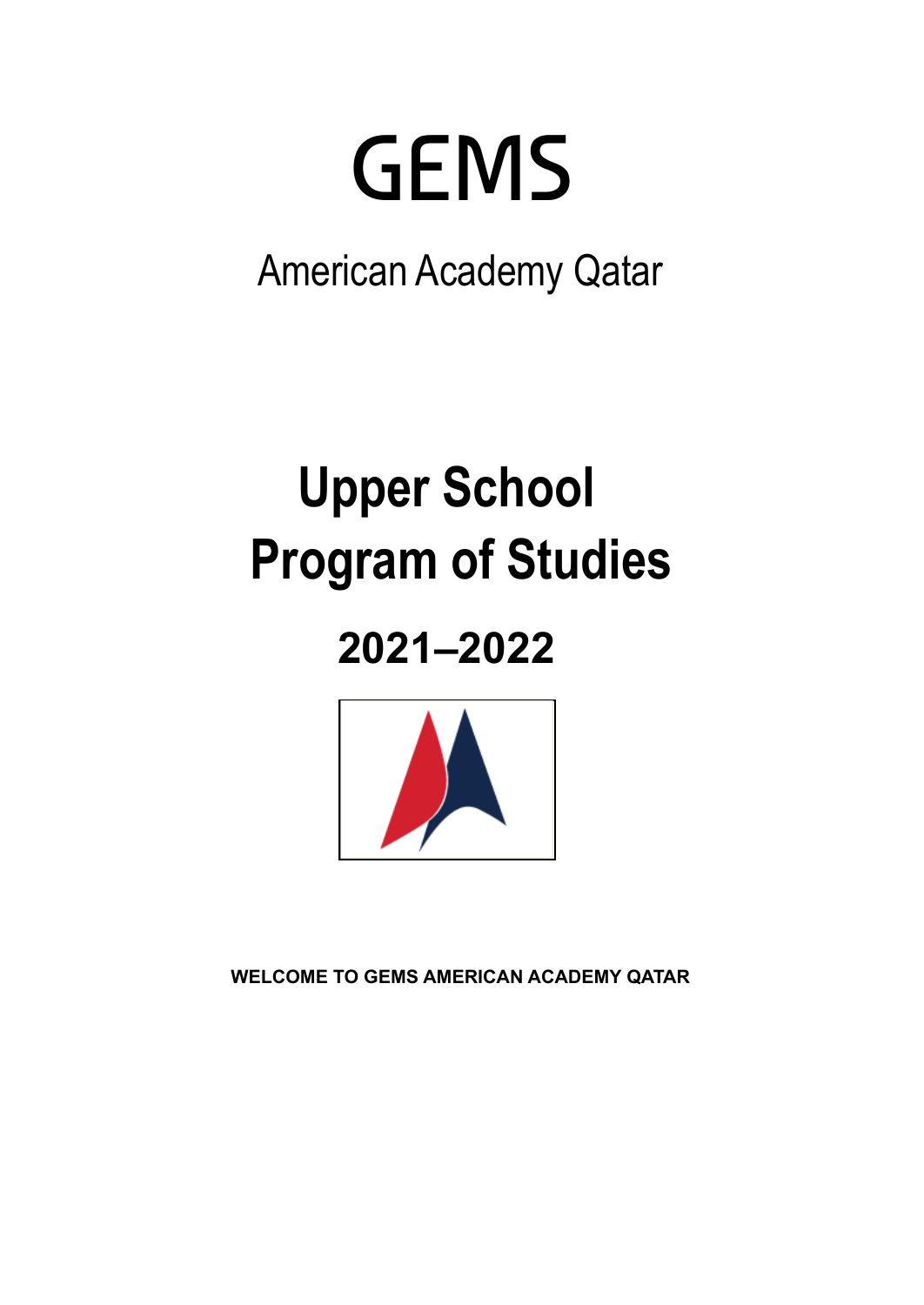



## **2021 - 2022 Program of Studies**

GEMS American Academy - Qatar (GAAQ) provides an American college preparatory curriculum to an international community. The Upper School creates the right environment for a comprehensive academic program and unique learning opportunities to educate the entire child and instill GAAQ's five core values of tenacity, respect, innovation, purpose, and leadership.

GAAQ offers rigorous Advanced Placement courses for 9th, 10th, 11th and 12th grade students, as well as a course catalogue that boasts internship and community service opportunities, diverse electives in the arts and sciences, and independent study experiences.

The GAAQ school day operates from 7:30 a.m - 2:15 p.m., excluding Thursdays, when classes end at 1:30 p.m.

**Any course in this document is subject to change based on teacher availability and student interest.**



Middle School Course Catalogue - 3 High School Course Catalogue - 9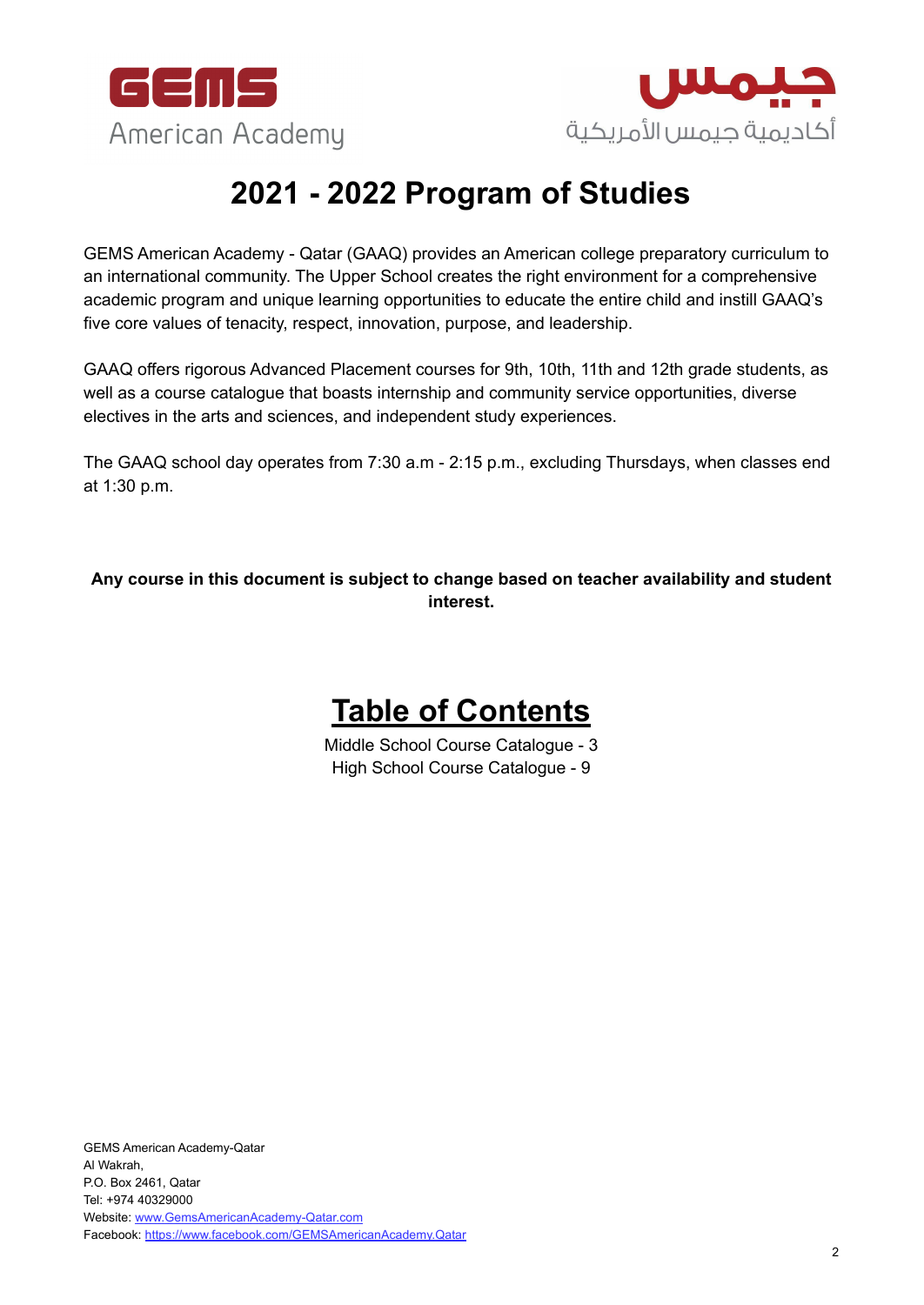



## **Middle School Course Catalogue**

*English Language Arts*

#### **Grade 6 English:**

This course emphasizes the fundamental language skills of reading, writing, speaking, listening, thinking, viewing and presenting. The development of critical reading and writing skills is a major emphasis of the course with an emphasis on vocabulary and composition skills. The course includes studies of various literary works: short stories, poetry, novels, dramas, and non-fictional texts that focus on the journey of personal discovery. Titles include *Hatchet*, *The Boy Who Harnessed the Wind*, and *Tuck Everlasting*.

#### **Grade 7 English:**

This course emphasizes the fundamental language skills of reading, writing, speaking, listening, thinking, viewing and presenting. The development of critical reading and writing skills is a major emphasis of the course with an emphasis on vocabulary and composition skills. The course includes studies of various literary works: short stories, poetry, novels, dramas, and non-fictional texts that focus on society's impact on personal autonomy. Titles include:, The *Giver*, and *Chasing Lincoln's Killer*.

#### **Grade 8 English:**

This course emphasizes the fundamental language skills of reading, writing, speaking, listening, thinking, viewing and presenting. The development of critical reading and writing skills is a major emphasis of the course with an emphasis on vocabulary and composition skills. The course includes studies of various literary works: short stories, poetry, novels, dramas, and non-fictional texts that focus on morals, values, and principles. Titles include *Outsiders*, .

#### *Mathematics*

#### **Grade 6 Mathematics:**

In Grade 6 Math instructional time will focus on six critical areas: (1) connecting ratio and rate to whole number multiplication and division and using concepts of ratio and rate to solve problems; (2) completing understanding of division of fractions and extending the notion of number to the system of rational numbers, which includes negative numbers; (3) writing, interpreting, and using expressions and equations; (4) developing understanding of statistical thinking; (5) developing understanding of and applying proportional relationships; and (6) developing understanding of operations with rational numbers and working with expressions and linear equations.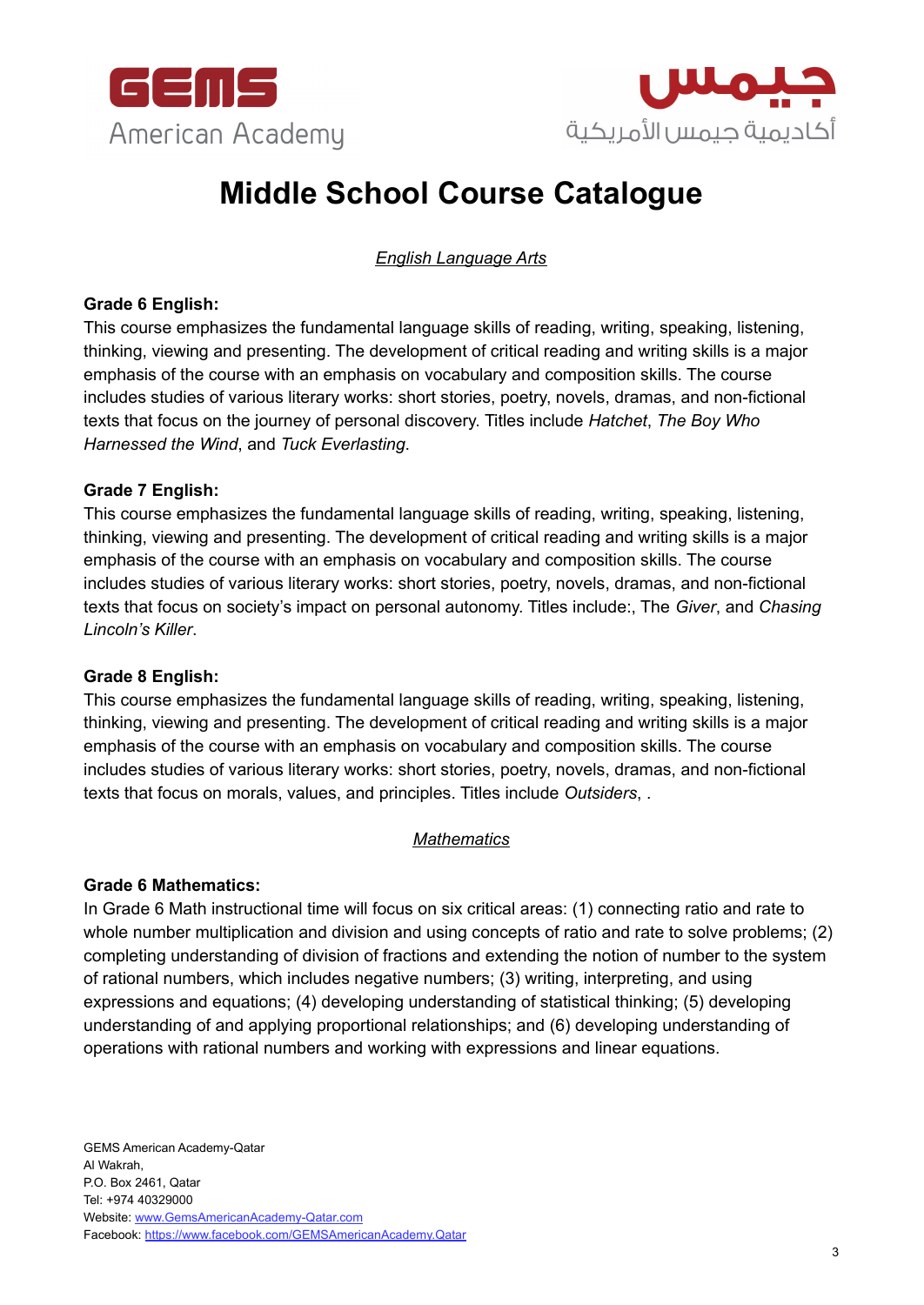



#### **Grade 7 Mathematics:**

In grade 7, instructional time is focused on four critical areas: (1) developing understanding of and applying proportional relationships; (2) developing understanding of operations with rational numbers and working with expressions and linear equations; (3) solving problems involving scale drawings and informal geometric constructions, and working with two- and three- dimensional shapes to solve problems involving area, surface area, and volume; and (4) drawing inferences about populations based on samples.

#### **Grade 8 Mathematics:**

In grade 8, instructional time is focused on three critical areas: (1) formulating and reasoning about expressions and equations, including modeling an association in bivariate data with a linear equation, and solving linear equations and systems of linear equations; (2) grasping the concept of a function and using functions to describe quantitative relationships; (3) analyzing two- and threedimensional space and figures using distance, angle, similarity, and congruence, and understanding and applying the Pythagorean theorem.

#### **Grade 8 Mathematics - Algebra I (High School Credit):**

The main purpose of Algebra I is to develop students' fluency with linear, quadratic, and exponential functions. The critical areas of instructions involve deepening and extending students' understanding of linear, and exponential relationships by comparing and contrasting those relationships and by applying linear models to data that exhibit a linear trend. In addition, students engage in methods of analyzing, solving, and using exponential and quadratic functions. Some of the overarching elements of the Algebra 1 course include the notion of *function*, solving equations, rates of change and growth patterns, graphs as representations of functions, and modeling. *Prerequisite: Teacher Recommendation and sufficient MAP Math Scores*

#### *Science*

#### **Grade 6 Science:**

The integration of Earth and space, life, and physical sciences with technology/engineering gives grade 6 students relevant and engaging opportunities with natural phenomena and design problems that highlight the relationship of structure and function in the world around them. Students relate structure and function through analyzing the macro- and microscopic world, such as Earth features and processes, the role of cells and anatomy in supporting living organisms, and properties of materials and waves. Students use models and provide evidence to make claims and explanations about structure-function relationships in different STE domains.

#### **Grade 7 Science:**

Students in grade 7 focus on systems and cycles using their understanding of structures and functions, connections and relationships in systems, and flow of matter and energy developed in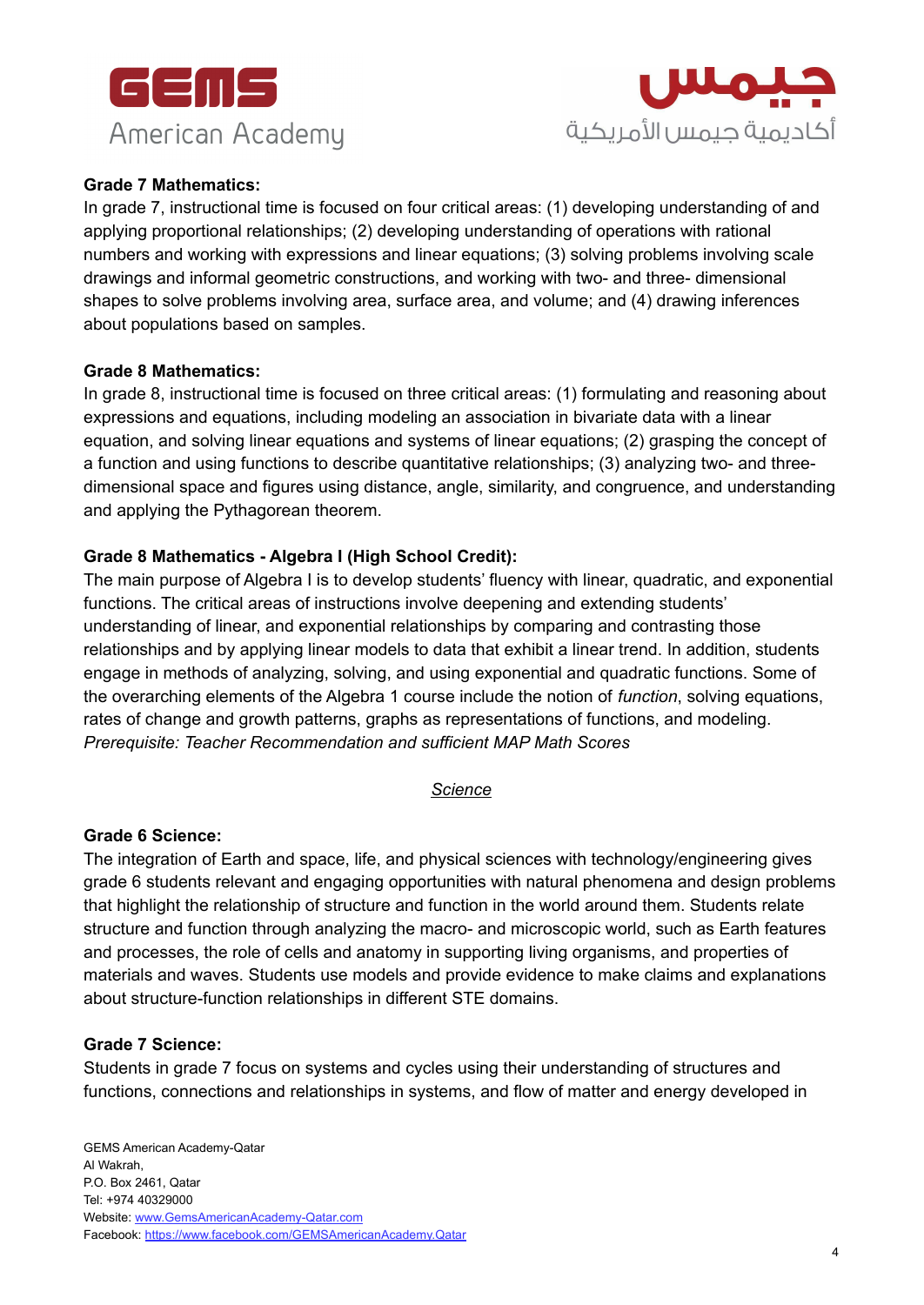



earlier grades. A focus on systems requires students to apply concepts and skills across disciplines, since most natural and designed systems and cycles are complex and interactive. They gain experience with plate tectonics, interactions of humans and Earth processes, organism systems to support and propagate life, ecosystem dynamics, motion and energy systems, and key technological systems used by society. Through grade 7, students begin a process of moving from a more concrete to an abstract perspective, since many of the systems and cycles studied are not directly observable or experienced. This also creates a foundation for exploring cause and effect relationships in more depth in grade 8.

#### **Grade 8 Science:**

Grade 8 students use more robust abstract thinking skills to explain causes of complex phenomena and systems. Many causes are not immediately or physically visible to students. An understanding of cause and effect of key natural phenomena and designed processes allows students to explain patterns and make predictions about future events. In grade 8 these include, for example, causes of seasons and tides; causes of plate tectonics and weather or climate; the role of genetics in reproduction, heredity, and artificial selection; and how atoms and molecules interact to explain the substances that make up the world and how materials change. Being able to analyze phenomena for evidence of causes and processes that often cannot be seen, and being able to conceptualize and describe those, is a significant outcome for grade 8 students.

#### *Social Studies*

#### **Grade 6 Social Studies:**

In 6th grade social studies, students will be introduced to the various disciplines that make up the Social Studies Program at GAAQ: history, geography, civics, and economics. It is important that students have a good foundation of these domains, as they are integral to understanding the content of more advanced courses in the program. The course is not focused on any particular region or time period, and students will explore these concepts through a variety of topics and activities and demonstrate their knowledge in creative ways. In addition to the content knowledge learned, students will hone their reading and writing skills, which are transferable skills they can apply to their efforts in other classes as well.

#### **Grade 7 Social Studies:**

In 7th grade social studies, students will study the people and civilizations of the ancient world. Students will study early human societies during the Stone Ages, and learn how agriculture played a key part in the development of societies. They will explore ancient civilizations in Mesopotamia, Egypt, India, China, and finish with Greece and Rome at the end of the school year. Students' knowledge of the ancient world will serve as the foundation for their studies of medieval societies in 8th grade social studies.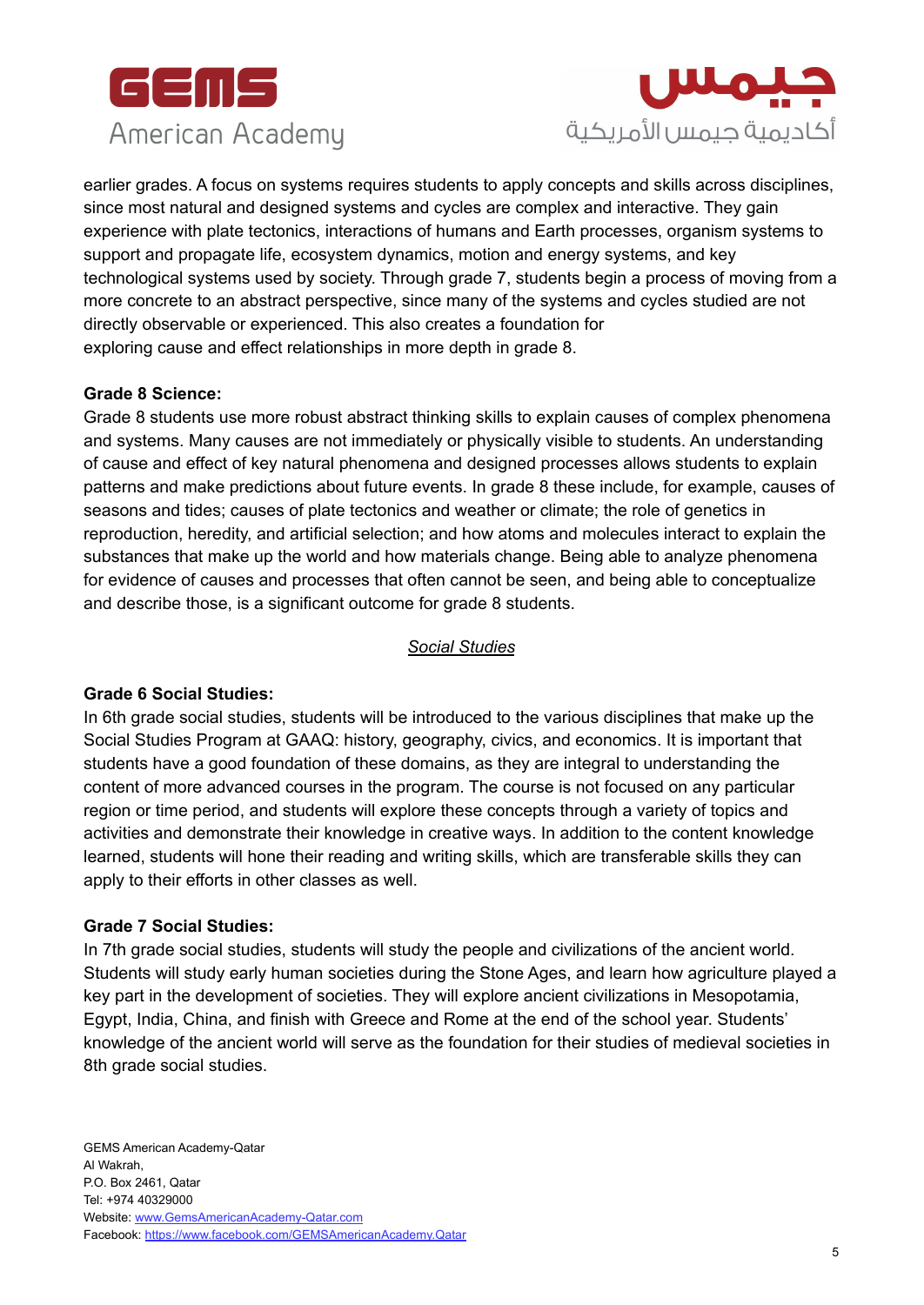



#### **Grade 8 Social Studies:**

In 8th grade social studies, students will study early American history. They will begin by examining the people and cultures of the Americas before the arrival of Europeans in the early modern period. Students will then learn about the preeminent attempts at settlement in the Americas by European nations (Spain, Portugal, England, France, and the Netherlands), and evaluate the extent to which those efforts were successes or failures. They will then study colonial America and the revolutionary war, before examining the U.S. constitution and the structure of American government. Students will learn about westward expansion in the U.S., weighing the benefits of expansion against the costs. After this, they will finish the year by exploring the United states leading up to the civil war, and how the war played out.

#### *Electives*

#### **Arabic (Required for all Arab Nationalities):**

This course aims to foster the students' native language and culture through the development of communicative skills, with heavy emphasis on interpersonal speaking. Speaking, listening, reading, and writing are all addressed in this course. Grammar is introduced as an aid to understand language structure. By the end of this course, students should be able to carry on conversations, read Arabic texts, and write compositions about themselves and aspects of their life.

#### **Art (Optional):**

In GAAQ we teach art through TAB-Choice. Teaching for Artistic Behavior (TAB) is a teaching philosophy for providing learners with personally meaningful, authentic art education. By asking (and answering) the question "what do artists do?" students explore art and the art world through the eyes, hands, hearts and minds of artists. In our studio-classroom, students are introduced to the tools, materials, techniques and styles of artists, through brief, whole-group lessons. Later, lessons are targeted to the observed needs and interests of students and provide differentiated learning opportunities for our diverse student body. Lessons are kept short to maximize studio-time and allow students to delve deeply into their artwork. Time is set aside for evaluation and assessment through a variety of formats including; group sharing times, written artist statements, self and peer evaluation, and the selection and preparation of artwork for display.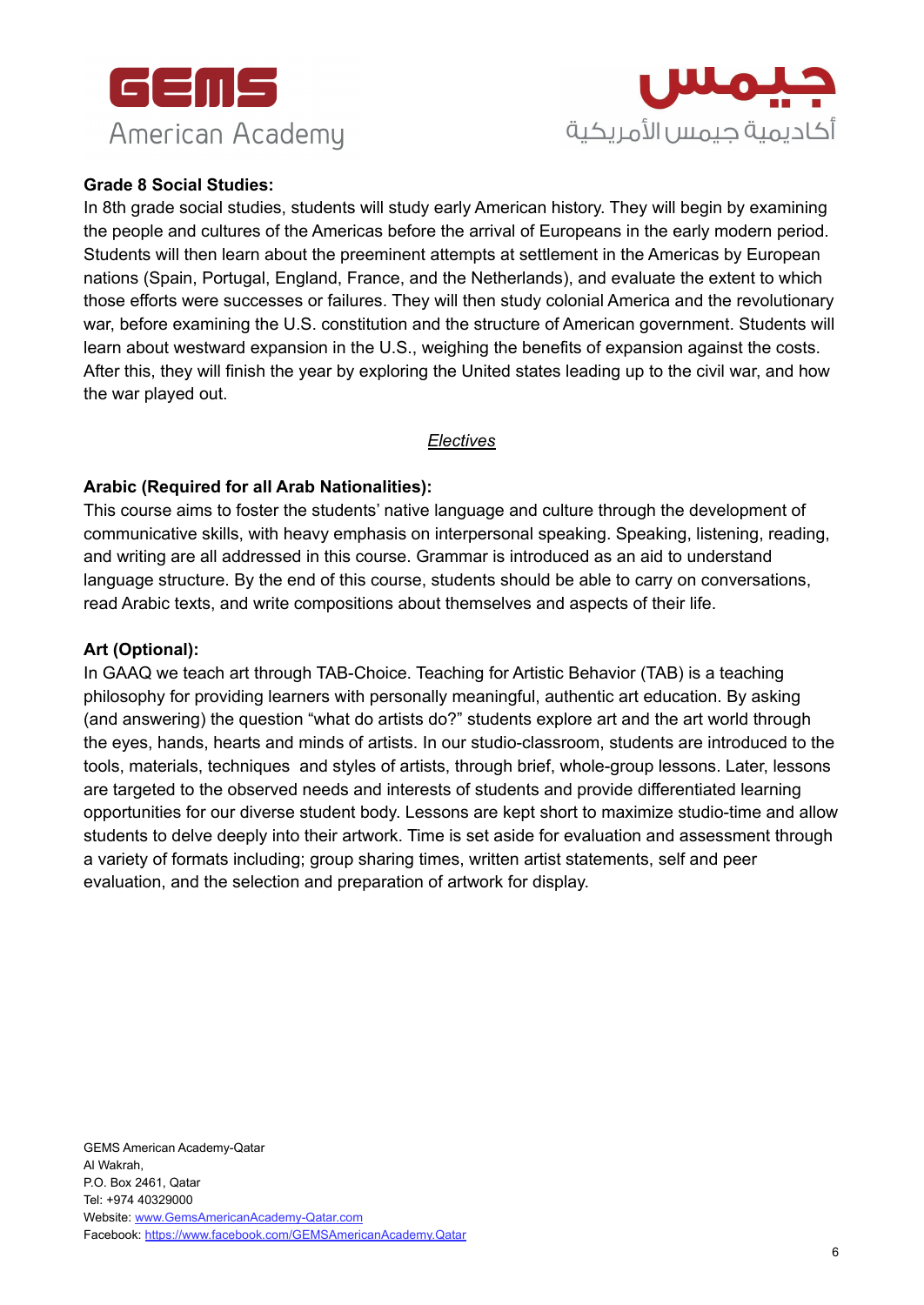



#### **Applied Music (Optional):**

In middle school applied music, students will learn music theory according to their pre-existing musical knowledge. A variety of musical styles and genres will be explored, with emphasis on their history, instrumentation, and impact on world music.

#### **Band (Optional):**

Middle School Band is the entry level class to the High School Instrumental Music Program. Our program includes woodwinds, brass, and percussion. The course objectives include: connecting students with an instrument that best fits their interest and ability, establishing a strong tone, reading notes and rhythms, learning preparation, team building skills, and performance in a concert ensemble setting. Students will also develop listening skills that support growth beyond a music setting.

#### **Drama/Theatre (Optional):**

Students learn about the basic components that make up a dramatic production, such as acting, stagecraft, playwriting, directing, makeup and costume design. Readings of plays from various genres and of the history of theatre are included in the course.

#### **Information Technology (Optional):**

This course is designed to provide students with a working knowledge of computer concepts and essential skills necessary for work and communication in today's society. Students will learn safety, security, and ethical issues in computing and social networking.

#### **Islamic Studies (Required for all Muslim Students):**

This course is designed to build upon students' knowledge and understanding of Islam, its principles, practices and rites, the Prophets of Allah and their messages, and the practical application of such material. The Holy Quran and Hadith (sayings of the prophets and apostles) are an integral part of learning.

#### **Library and Research Skills (Optional):**

Students in the library have the opportunity to explore reading that is of interest to them. Students will discover and explore all genres of literature while gaining knowledge of where to find information both in physical format and electronically. Activities include completing a reading program, creating graphic novels, writing stories, aiding classroom assignments and understanding the Dewey Decimal system of library management. By doing so students will learn about Library management, Informational Knowledge and its access, and also how to find the appropriate information for a research paper.

#### **Spanish (Optional):**

In middle school, language courses focus on four key areas: listening, speaking, writing and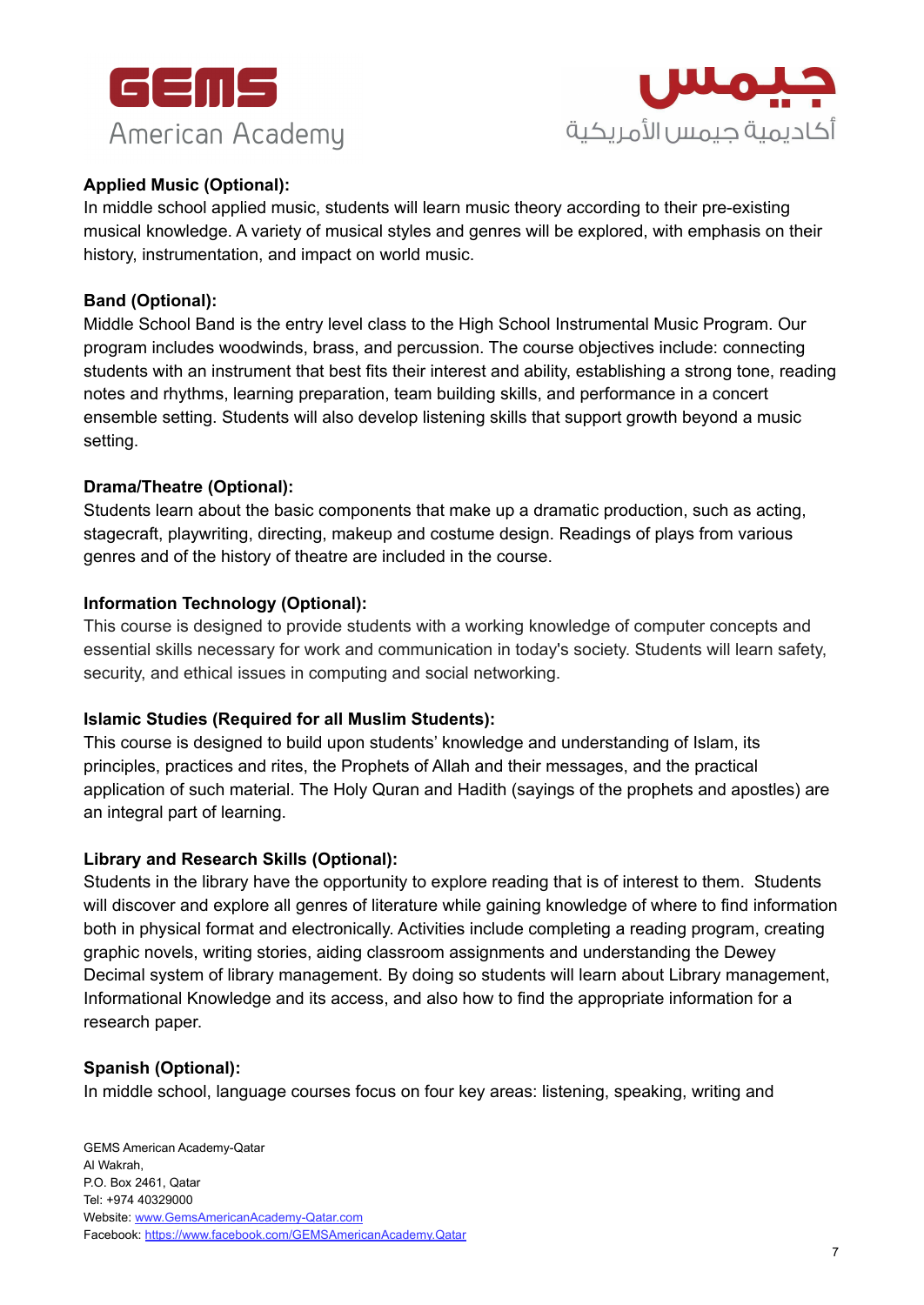



speaking. The course consists of new vocabulary themes and grammar concepts, reading and listening. By the end of the middle school language program students will be able to participate in basic conversations in the language of study and write simple sentences.

#### **French (Optional):**

In middle school, language courses focus on four key areas: listening, speaking, writing and speaking. The course consists of new vocabulary themes and grammar concepts, reading and listening. By the end of the middle school language program students will be able to participate in basic conversations in the language of study and write simple sentences.

#### **Physical Education (Required):**

The P.E.program in middle school is designed to promote components of physical fitness. Students will have the opportunity to participate in a variety of sports including: soccer, basketball, volleyball and hockey. Students will also learn sportsmanship cooperation through team building exercises.

#### **Qatar History (Required):**

GAAQ applies the curriculum of the Supreme Education Council (SEC) relating to the history of the State of Qatar. GAAQ seeks to nurture a generation that is intellectually open and receptive to others and empathizes with them, but it is keen to strengthen the students' respect and adherence to their customs and traditions in the belief that attachment to the land and the family gives them self-confidence, and steadfastness. Teaching Qatar History is an opportunity for the (SEC) to shed light on a history of achievement, giving students of the new generation the lesson and motivation to continue their careers and align themselves with Qatar to rank among countries.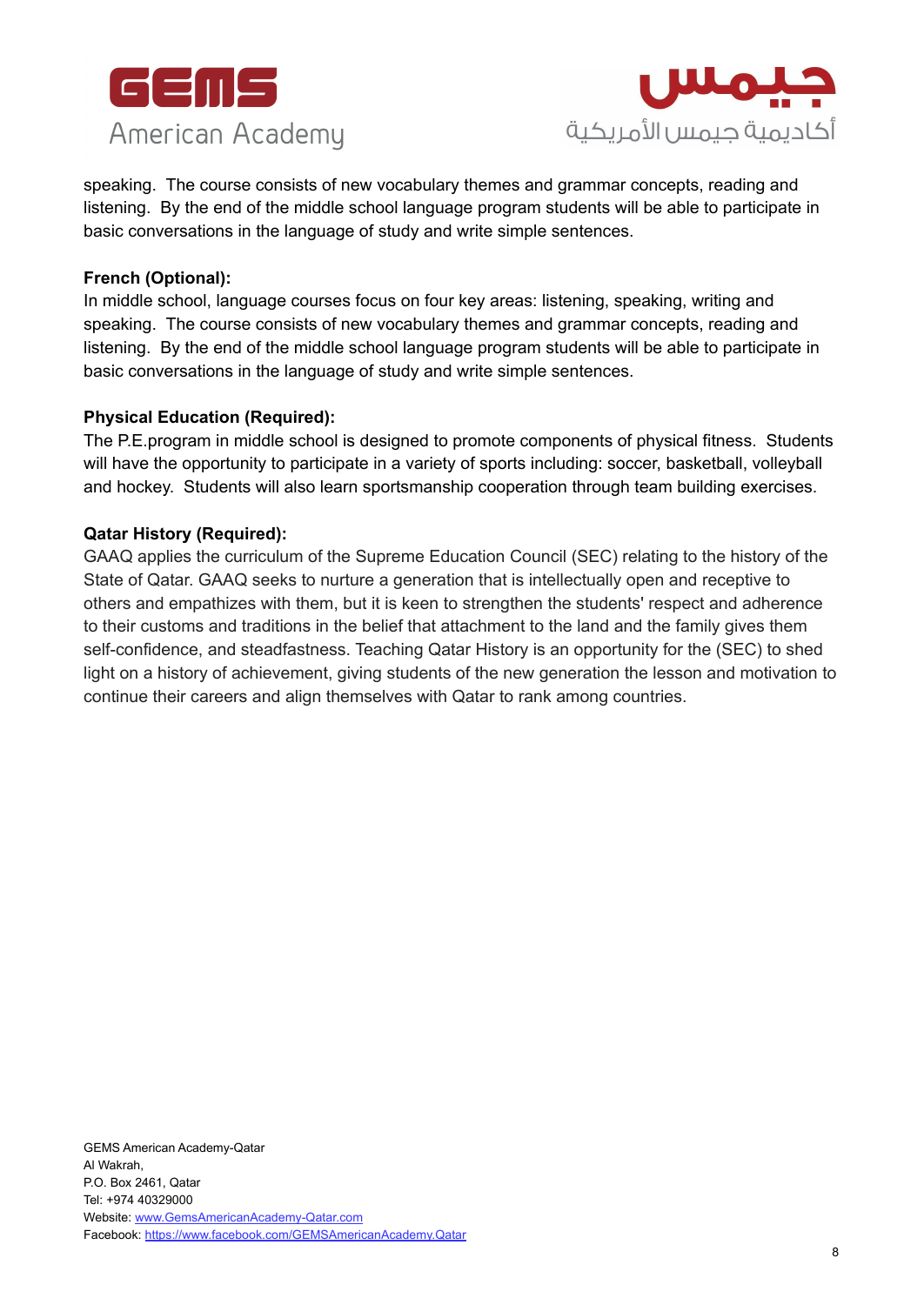



## **High School Program of Studies**

#### **Graduation Requirements**

Credits are units earned by students that measure their progress at the end of a course. Core courses (English, Math, Science and Social Studies) are weighted at 1.0 credit per course. Weighting for elective courses vary and may count for 0.5-1.0 credit per course. Students enroll in courses according to graduation requirements, abilities and interests, and previous educational experience. Students earn credit for the successful completion of courses. Twenty-four (24) credits are required for graduation.

It would be in the student's best interest to research universities to determine the number of credits needed for admission to that university. If assistance is required to obtain program requirements at universities, students may ask for assistance from their guidance counselor, principal, assistant principal or Dean of Academics. Students are required to complete the following minimum requirements to achieve a High School Diploma at GAAQ:

| <b>Course</b>                    | <b>Requirements</b> |
|----------------------------------|---------------------|
| English                          | 4 Credits           |
| Math                             | 4 Credits           |
| <b>Social Studies</b>            | 4 Credits           |
| Science                          | 4 Credits           |
| Global Language*                 | 2 Credits           |
| <b>Physical Education/Health</b> | 2 Credits           |
| <b>Fine Arts</b>                 | 2 Credits           |
| Student choice                   | 2 Credits           |

\* Two consecutive years in the same Global language

- All Arabic nationality passport holders are required to take Arabic each year.
- All students registered as Muslim must take Islamic Education each year.
- All students will take Qatar History in the 9th grade as an additional elective.

#### **The Advanced Placement Program**

The Advanced Placement Program (AP) gives students the opportunity to complete college level work while in high school. Admission into AP courses will depend on student achievement as well as teacher recommendation. Listing AP courses on a student's transcript, earning a GPA boost and receiving potential university credit and contingent upon taking the AP examination for any course in which the student is enrolled.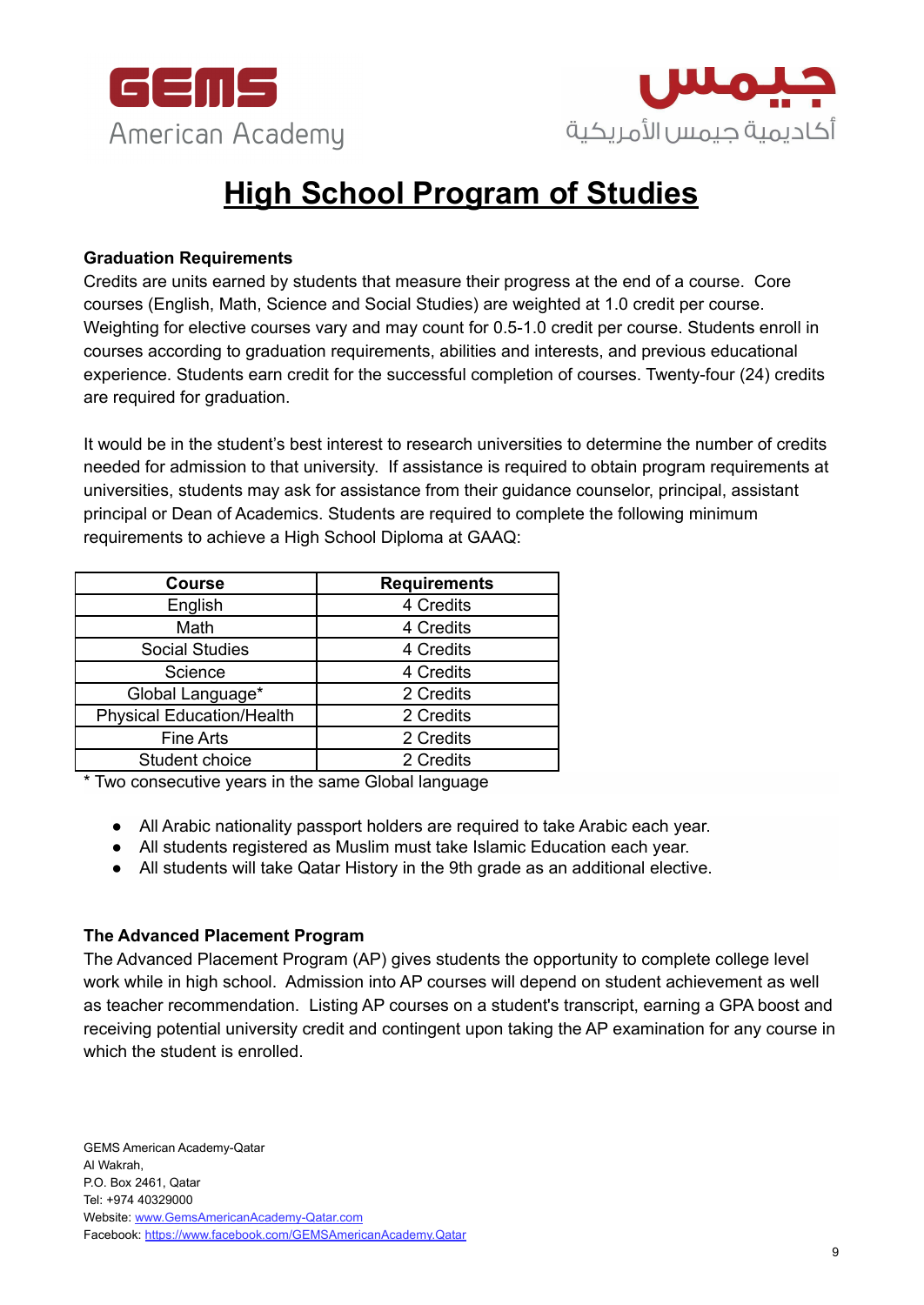



## **High School Course Catalogue**

*English Language Arts*

#### **English Language Arts I**:

This course continues to emphasize composition skills and literary analysis through a focus on community's impact on the individual. Titles include *To Kill a Mockingbird*, *Romeo and Juliet*, *I am Malala*, and *Animal Farm.* Application of the fundamental language skills of reading, writing, speaking, listening, thinking, viewing and presenting equip students with the tools to read analytically and write critically throughout this course. *Prerequisite: Grade 8 English*

*Credit: 1.0*

#### **English Language Arts II**:

This course continues to emphasize composition skills and literary analysis through a focus on identity development. Titles include *The Great Gatsby*, *Romeo and Juliet, Death of a Salesman*, and *The World as I See It.* Application of the fundamental language skills of reading, writing, speaking, listening, thinking, viewing and presenting equip students with the tools to read analytically and write critically throughout this course.

*Prerequisite: English Language Arts I Credit: 1.0*

#### **English Language Arts III:**

This course continues to emphasize composition skills and literary analysis through a focus on the individual's impact on society. Titles include *The Autobiography of Malcolm X*, *Fahrenheit 451*, *Hamlet*, and *Huckleberry Finn.* Application of the fundamental language skills of reading, writing, speaking, listening, thinking, viewing and presenting equip students with the tools to read analytically and write critically throughout this course.

*Prerequisite: English Language Arts II Credit: 1.0*

#### **English Language Arts IV:**

This course incorporates college preparatory composition skills and literary analysis through a focus on the power of transformation. Titles include *Othello*, *Frankenstein*, *Great Expectations*, and *Cry the Beloved Country.* Application of the fundamental language skills of reading, writing, speaking, listening, thinking, viewing and presenting equip students with the tools to read analytically and write critically throughout this course. In addition, collaborative discussions promote analysis of both literary and informational works, strengthening critical thinking skills.

*Prerequisite: English Language Arts III Credit: 1.0*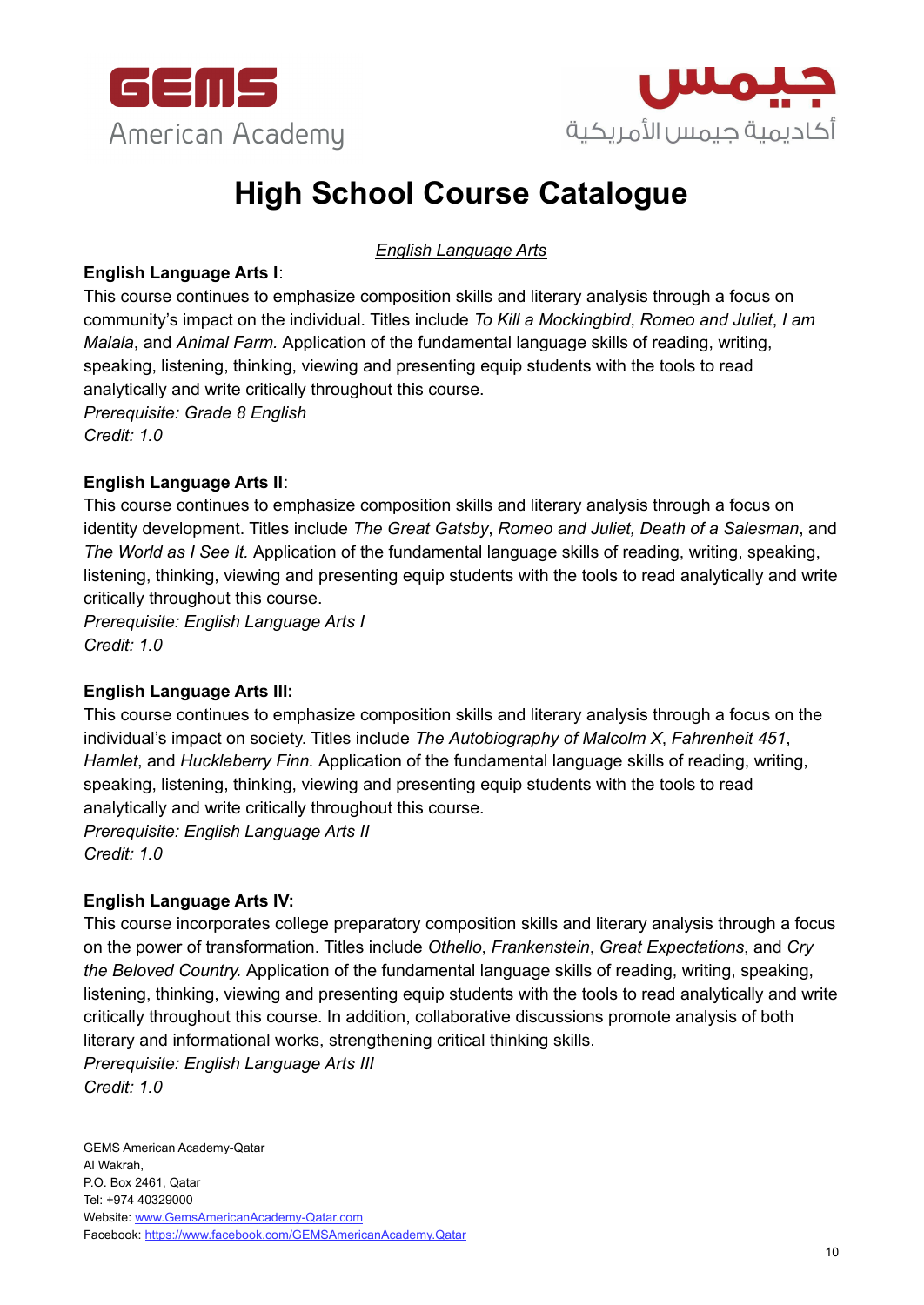



#### **AP English Language and Composition:**

AP English Language and Composition is an introductory college-level composition course. Students cultivate their understanding of writing and rhetorical arguments through reading, analyzing, and writing texts as they explore topics like rhetorical situations, claims and evidence, reasoning and organization, and style. *Prerequisite: English Language Arts II*

*Credit: 1.0*

#### *Mathematics*

#### **Algebra I:**

The main purpose of Algebra I is to develop students' fluency with linear, quadratic, and exponential functions. The critical areas of instructions involve deepening and extending students' understanding of linear, and exponential relationships by comparing and contrasting those relationships and by applying linear models to data that exhibit a linear trend. In addition, students engage in methods of analyzing, solving, and using exponential and quadratic functions. Some of the overarching elements of the Algebra 1 course include the notion of *function*, solving equations, rates of change and growth patterns, graphs as representations of functions, and modeling. *Prerequisite: Grade 8 Mathematics*

*Credit: 1.0*

#### **Algebra II:**

Building on their work with linear, quadratic, and exponential functions, students extend their repertoire of functions to include logarithmic, polynomial, rational, and radical functions in the Algebra II course. This course includes standards from the conceptual categories of Number and Quantity, Algebra, Functions, Geometry, and Statistics and Probability. Students work closely with the expressions that define functions, competently manipulate algebraic expressions, and continue to expand and hone their abilities to model situations and to solve equations, including solving quadratic equations over the set of complex numbers and solving exponential equations using the properties of logarithms.

*Prerequisite: Geometry and Algebra 1 Credit: 1.0*

#### **AP Calculus AB:**

AP Calculus AB is an introductory college-level calculus course. Students cultivate their understanding of differential and integral calculus through engaging with real-world problems represented graphically, numerically, analytically, and verbally and using definitions and theorems to build arguments and justify conclusions as they explore concepts like change, limits, and the analysis of functions.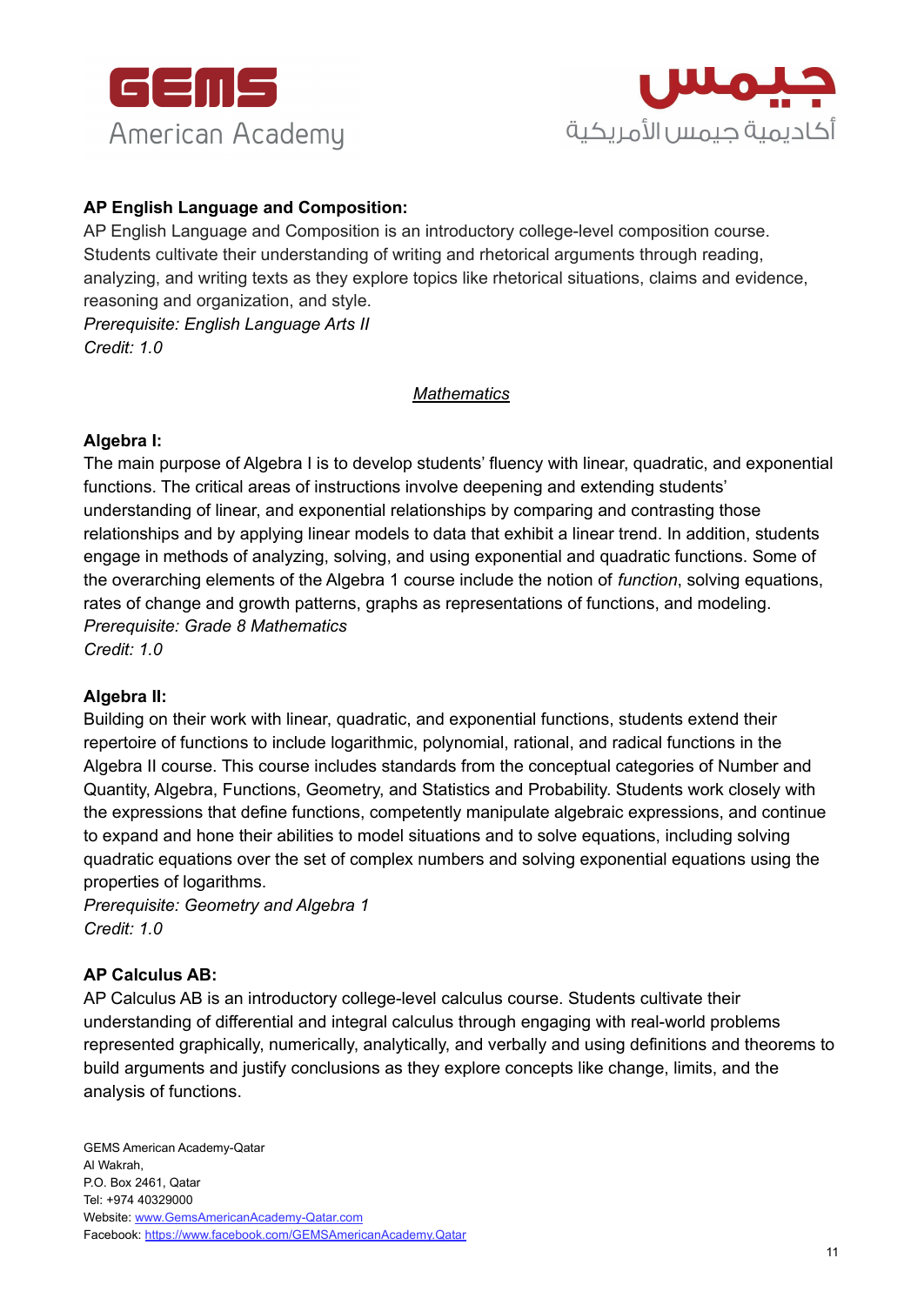



*Prerequisite: Pre-Calculus Credit: 1.0*

#### **AP Calculus BC:**

AP Calculus AB is an introductory college-level calculus course. Students explore the concepts, methods, and applications of differential and integral calculus, including topics such as parametric, polar, and vector functions, and series. You'll perform experiments and investigations and solve problems by applying your knowledge and skills. *Prerequisite: AP Calculus AB*

*Credit: 1.0*

#### **Calculus:**

Building enduring mathematical understanding requires understanding the why and how of mathematics in addition to mastering the necessary procedures and skills. To foster this deeper level of learning, Calculus is designed to develop mathematical knowledge conceptually, guiding you to connect topics and representations throughout the course and to apply strategies and techniques to accurately solve diverse types of problems.

*Prerequisite: Pre-Calculus Credit: 1.0*

#### **Geometry:**

The fundamental purpose of the Geometry course is to formalize and extend students' geometric experiences from the middle grades. This course includes standards from the conceptual categories of Geometry, and Statistics and Probability. In this Geometry Course, students explore more complex geometric situations and deepen their explanations of geometric relationships, presenting and hearing formal mathematical arguments.

*Prerequisite: Algebra I Credit: 1.0*

#### **Pre-Calculus:**

Pre-calculus combines topics of trigonometry, geometry and algebra that are needed to prepare students for the study of calculus. This course strengthens students' understanding of problems and mathematical reasoning in solving problems. Facility with these topics is especially important for students who intend to study calculus, physics, other sciences, and engineering in college. The main topics in the Precalculus course are complex numbers, rational functions, inverse functions, vectors and matrices, and parametric and polar curves.

*Prerequisite: Algebra II Credit: 1.0*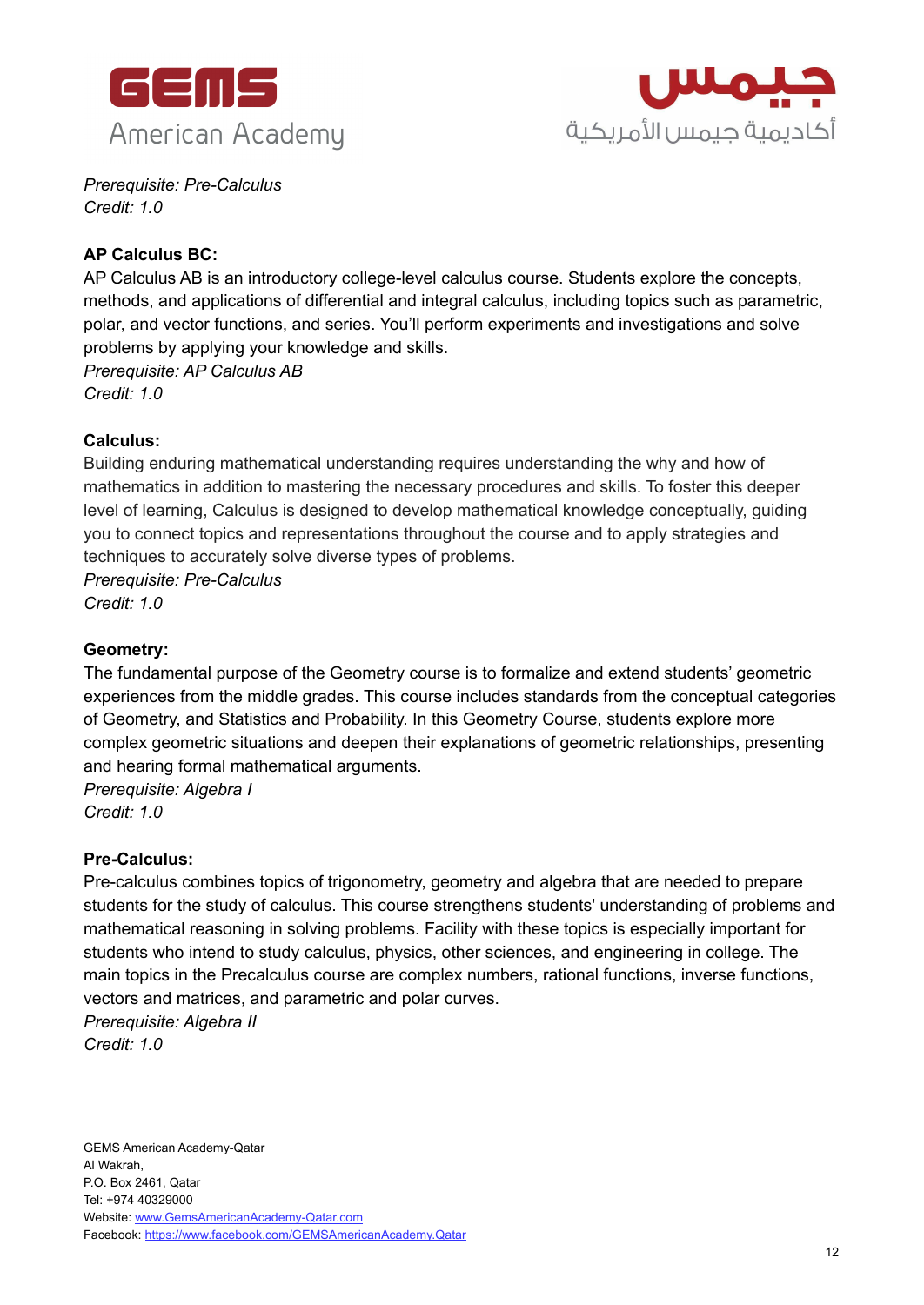



*Science*

#### **AP Environmental Science:**

The AP Environmental Science course helps students cultivate their understanding of the interrelationships of the natural world through inquiry-based lab investigations and field work as they explore concepts like the four Big Ideas; energy transfer, interactions between earth systems, interactions between different species and the environment, and sustainability. *Prerequisite: 2.0 High School Science Credits Credit: 1.0*

#### **Environmental Science:**

The Environmental Science course is to provide students with the scientific principles, concepts, and methodologies required to understand the interrelationships of the natural world, to identify and analyze environmental problems both natural and human-made, to evaluate the risks associated with these problems, and to examine alternative solutions for resolving and/or preventing them. *Prerequisite: 2.0 High School Science Credits Credit: 1.0*

#### **AP Biology:**

AP Biology is an introductory college-level biology course. Students cultivate their understanding of biology through inquiry-based investigations as they explore topics like evolution, energetics, information storage and transfer, and system interactions.

*Prerequisites: Biology and Chemistry Credit: 1.0*

#### **Biology:**

Biology includes a study of living organisms and vital processes. Themes that will be covered in this course include scientific skills, ecology, biochemistry, cellular processes, genetics, evolution and classification of organisms. The course includes laboratory experiments designed to reinforce course content.

*Prerequisite: Grade 8 Science or Integrated Science Credit: 1.0*

#### **AP Chemistry:**

The purpose of this AP Chemistry course is to provide a freshman-level college course to ensure that the student is prepared to succeed in college chemistry. This is accomplished by teaching all the topics detailed in the AP Chemistry Course and Exam Description. The course is organized around the four big ideas and is aligned with the six science practices.Laboratory experiments are conducted to complement the material being learned. Emphasis in this class is placed on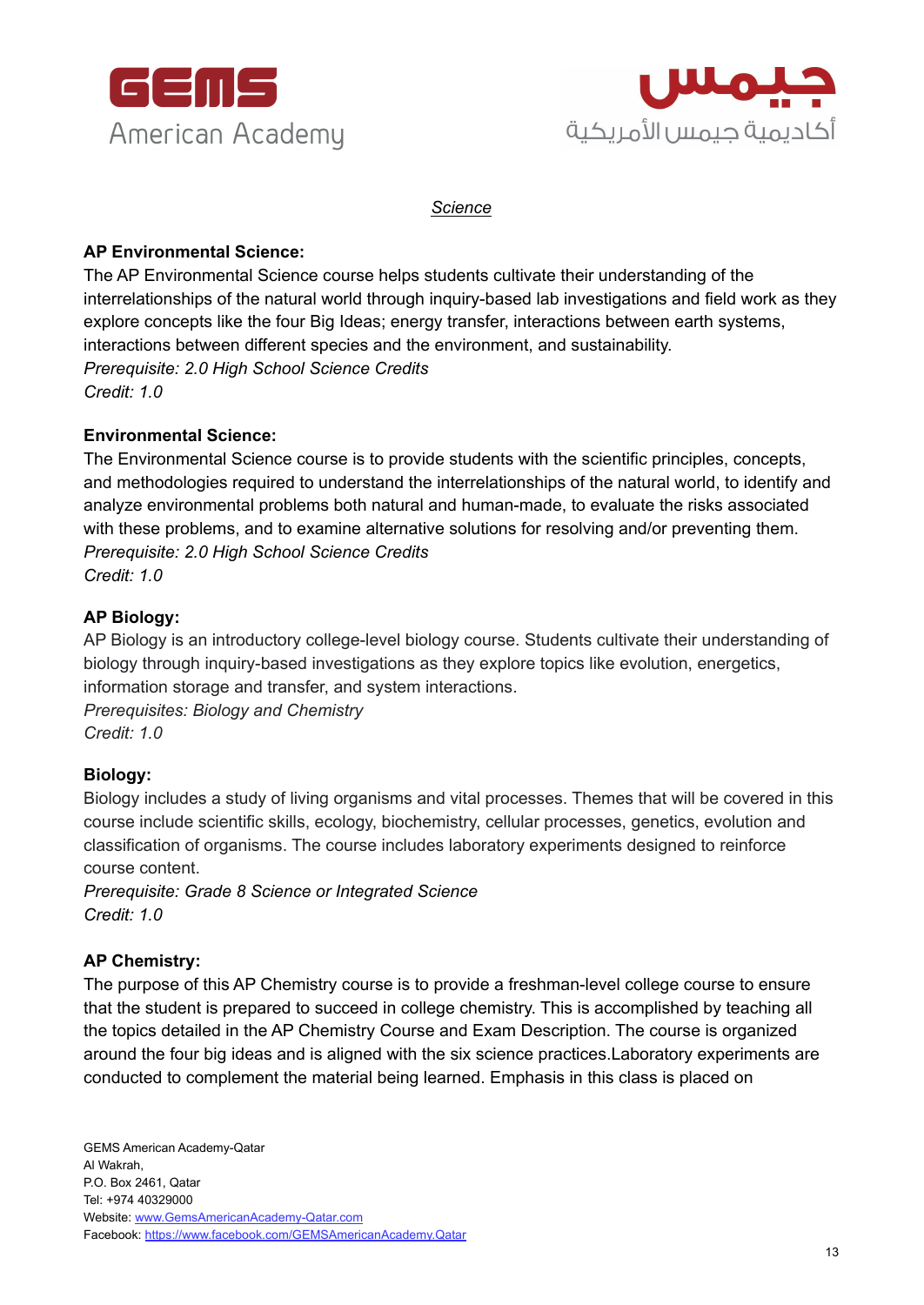



application of chemical concepts with real-world applications. Each of the topics within the nine units are covered in depth, and the students will be assessed after the completion of each topic unit. *Prerequisite: Chemistry & Algebra II*

*Credit; 1.0*

#### **Chemistry:**

The high school chemistry standards are built from middle school physical sciences standards. Middle school includes an important transition from macroscopic phenomena to molecular level models that are used to explain and predict energy transformations in phase changes and conservation of matter in chemical changes, including the use of a basic particle model to visualize and represent physical changes of matter. In high school, students consider how structure and composition at sub-atomic scales explain structure-property relationships in chemistry and influence energy transformations and dissipation of energy during chemical and physical changes. *Prerequisite: 1.0 High School Science Credits Credit: 1.0*

#### **AP Physics 1:**

AP Physics 1 is an algebra-based, introductory college-level physics course. Students cultivate their understanding of physics through classroom study, in-class activity, and hands-on, inquiry-based laboratory work as they explore concepts like systems, fields, force interactions, change, conservation, and waves.

*Prerequisite: Physics and Algebra II Credit: 1.0*

#### **Physics:**

In this course, students will utilize scientific practices to discover knowledge and overarching concepts related to physical science. Students will recognize unifying themes that integrate the major topics of physical science including the physics of energy, motion, and waves. The curriculum integrates critical thinking and laboratory skills that stress the development of experimental design, measuring and recording, data analysis and interpretation, and using models. *Prerequisite: 2.0 High School Science Credits Credit: 1.0*

#### *Social Studies*

#### **AP European History:**

In AP European History, students investigate significant events, individuals, developments, and processes from approximately 1450 to the present. Students develop and use the same skills, practices, and methods employed by historians: analyzing primary and secondary sources; developing historical arguments; making historical connections; and utilizing reasoning about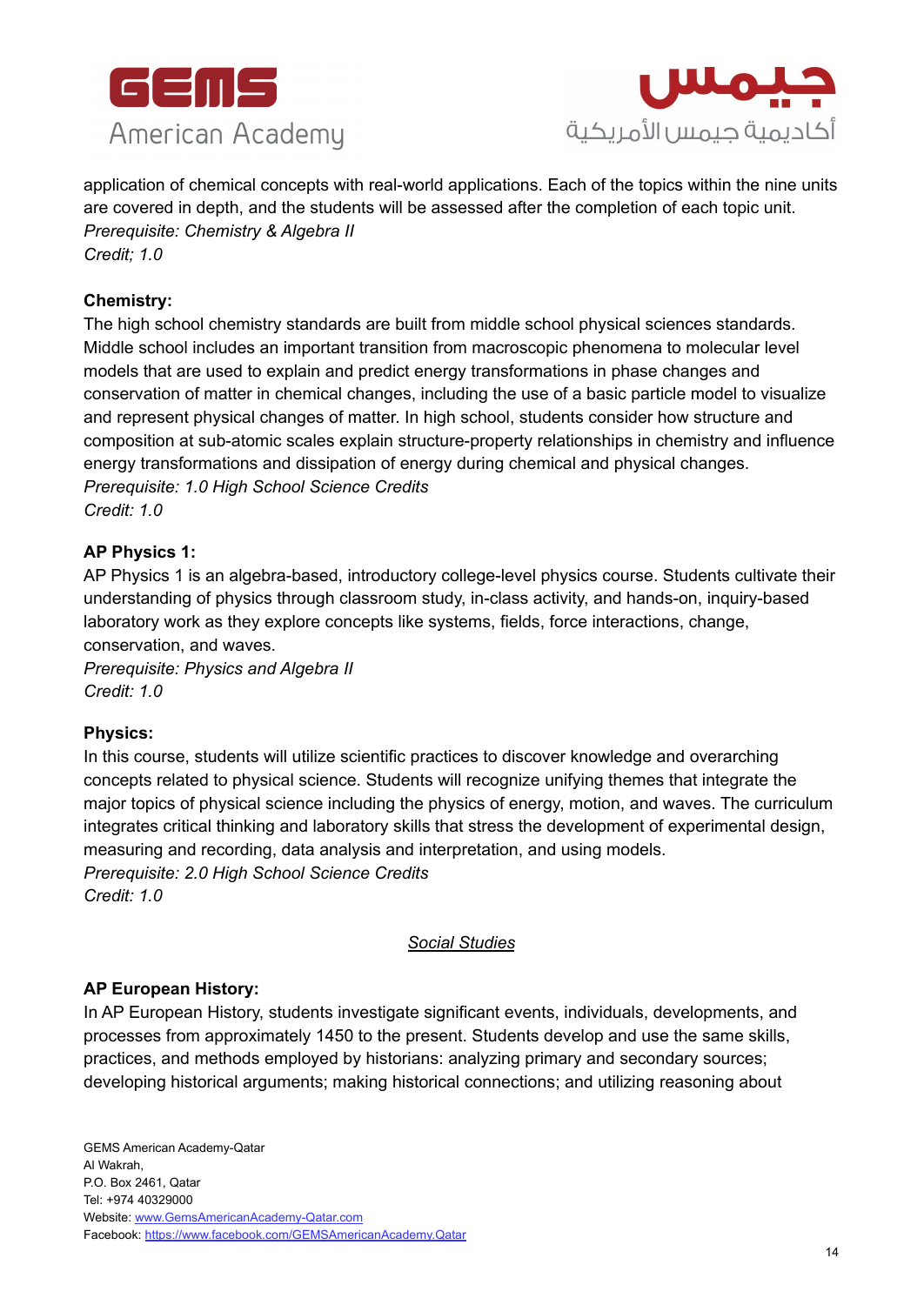



comparison, causation, and continuity and change over time. The course also provides seven themes that students explore throughout the course in order to make connections among historical developments in different times and places: interaction of Europe and the world, economic and commercial development, cultural and intellectual development, states and other institutions of power, social organization and development, national and European identity, and technological and scientific innovations.

*Prerequisite: 2.0 High School Social Studies Credits Credit: 1.0*

#### **European History:**

In European History, students will learn about important historical developments between the Late Middle Ages and the present day. Some of these topics include the Black Death, the Renaissance, the Protestant Reformation, Discovery and Exploration, Colonization, the Scientific Revolution, the Enlightenment, the French Revolution, the Agricultural Revolution, the Concert of Europe, the Industrial Revolution, the Age of "Isms", Imperialism and New Imperialism, World War I, the Interwar Years, World War II, the Cold War, Decolonization, the Collapse of the Soviet Union, and the various challenges that present-day European society is faced with. While the course focuses primarily on Europe, the interactions between Europe and the rest of the world increased after the  $15<sup>th</sup>$  century, and students will be able to tap into their prior knowledge of world history to make meaningful connections with the course content.

*Prerequisite: 2.0 High School Social Studies Credits Credit: 1.0*

#### **AP Human Geography:**

The AP Human Geography course is equivalent to an introductory college-level course in human geography.The course introduces students to the systematic study of patterns and processes that have shaped human understanding, use, and alteration of Earth's surface. Students employ spatial concepts and landscape analysis to examine socio-economic organization and its environmental consequences. They also learn about the methods and tools geographers use in their research and applications.

*Prerequisite: Grade 8 Social Studies Credit: 1.0*

#### **Geography:**

Geography is an interpretative subject that brings a variety of perspectives, both social and physical, to the study of people, places, and environments around the world. Knowing where physical, social, or processes occur helps students gain a spatial perspective on them. Historic and economic perspectives help students understand the relationship between people and their environments, as well as interactions that occur among groups of people. Studying geography, students receive practical guidance for decision making and problem solving in geographic planning, economic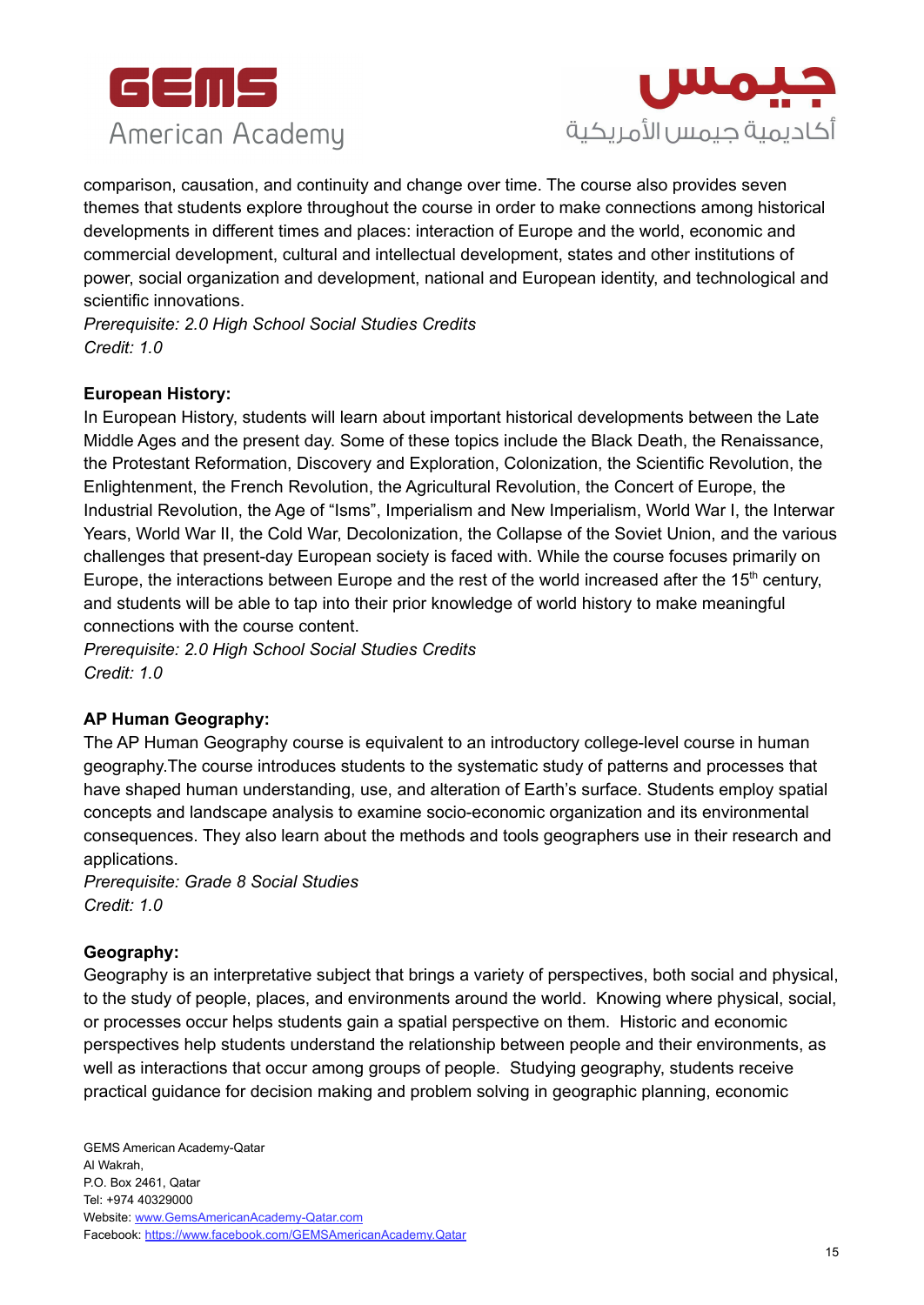



development, and environmental and resource management. *Prerequisite: Grade 8 Social Studies Credit: 1.0*

#### **Modern World History:**

Students will study the history of the modern world from around 1450 C.E. through the present. The course will cover revolutionary movements, social interactions, political ideologies, economic developments, interactions between Western and non-Western peoples, and more. Students will focus on critical events, people, and turning points during these centuries including, but not limited to, the Age of Discovery and Exploration, Colonization and Decolonization, the French Revolution, the World Wars, the Cold War, and several other topics as well. They will need to be prepared to think critically about issues pertaining to civics, economics, geography, and history throughout this course, and be able to utilize their reading and writing skills. *Prerequisite: 2.0 High School Social Studies Credits*

*Credit: 1.0*

#### **Qatar History (Required):**

GAAQ applies the curriculum of the Supreme Education Council (SEC) relating to the history of the State of Qatar. GAAQ seeks to nurture a generation that is intellectually open and receptive to others and empathizes with them, but it is keen to strengthen the students' respect and adherence to their customs and traditions in the belief that attachment to the land and the family gives them self-confidence, and steadfastness. Teaching Qatar History is an opportunity for the (SEC) to shed light on a history of achievement, giving students of the new generation the lesson and motivation to continue their careers and align themselves with Qatar to rank among countries. *Prerequisite: None*

*Credit: 1.0*

#### **US History:**

U.S. History investigates significant events, individuals, developments, and processes from the end of the Civil War to the present. Students develop and use the same skills, practices, and methods employed by historians: analyzing primary and secondary sources; developing historical arguments; making historical comparisons; and utilizing reasoning about contextualization, causation, and continuity and change over time. Students will examine various topics through the perspectives of civics, economics, geography and history. Topics in this course include the Reconstruction era, industrialism and reform, America's emergence as a world power, the Great Depression and the New Deal, World War II and the early Cold War, decades of social change, the end of the Cold War, and contemporary America.

*Prerequisite: 1.0 High School Social Studies Credit Credit: 1.0*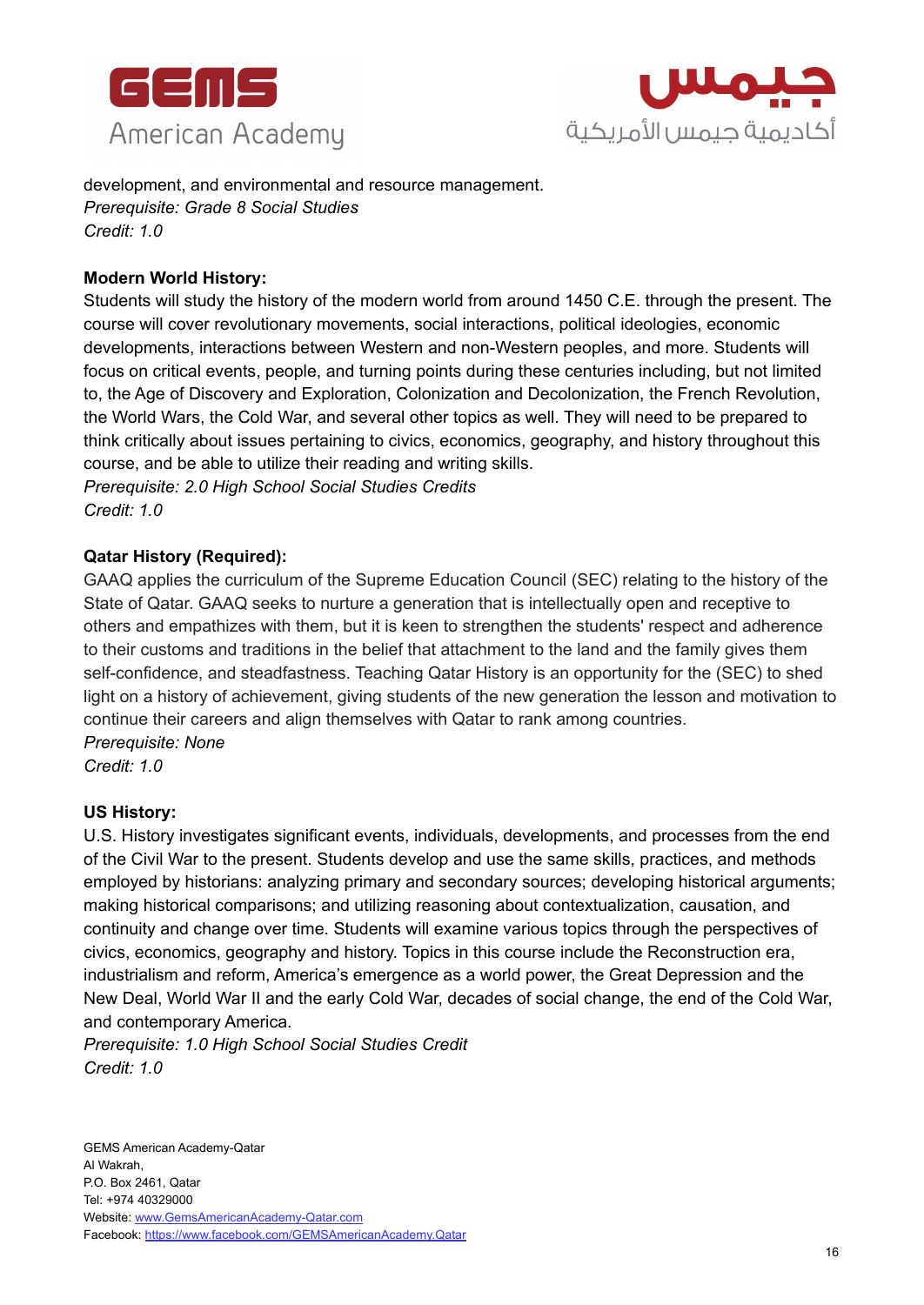



#### **AP Psychology:**

AP Psychology is an introductory college-level psychology course that introduces students to the systematic and scientific study of human behavior and mental processes. While considering the psychologists and studies that have shaped the field, students explore and apply psychological theories, key concepts, and phenomena associated with such topics as the biological bases of behavior, sensation and perception, learning and cognition, motivation, developmental psychology, testing and individual differences, treatments of psychological disorders, and social psychology. Throughout the course, students employ psychological research methods, including ethical considerations, as they use the scientific method, evaluate claims and evidence, and effectively communicate ideas.

*Prerequisite: Teacher Recommendation Credit: 1.0*

#### **Psychology:**

In this psychology course, students will explore the basic concepts, language, and methods of psychology. This course will introduce students to the fundamental principles of psychology and to the major subjects of psychological inquiry. It will provide students with the tools necessary for the study of psychology and present them with a sampling of the major areas of psychology research. The course begins with a short overview of how psychology developed as an academic discipline and an introduction to a number of the principal methodologies most commonly deployed in its study. The subsequent units are arranged around broad areas of research. Students will focus on well-substantiated research and current trends in various categories. Students will gain a basic understanding of psychological research, perspectives, and disorders, as well as a basic understanding of the brain, perception, states of consciousness, learning and abnormal behavior. *Prerequisite: None*

*Credit: 1.0*

#### **AP Seminar:**

In AP Seminar students will learn how to engage in university level academic research and conversation. Through the theme of Global Society students will read, view, listen to, and discuss a variety of sources from multiple perspectives. Students will learn how to craft quality written arguments, as well as, quality presentations that demonstrate a nuanced understanding of how globalization has impacted culture, the environment, and the media landscape. Additionally students will engage in both collaborative and independent research on topics of their own choice. *Prerequisite: Teacher Recommendation Credit: 1.0*

#### **AP Research:**

AP Research, the second course in the AP Capstone experience, allows students to deeply explore an academic topic, problem, issue, or idea of individual interest. Students design, plan, and implement a yearlong investigation to address a research question. Through this inquiry, they further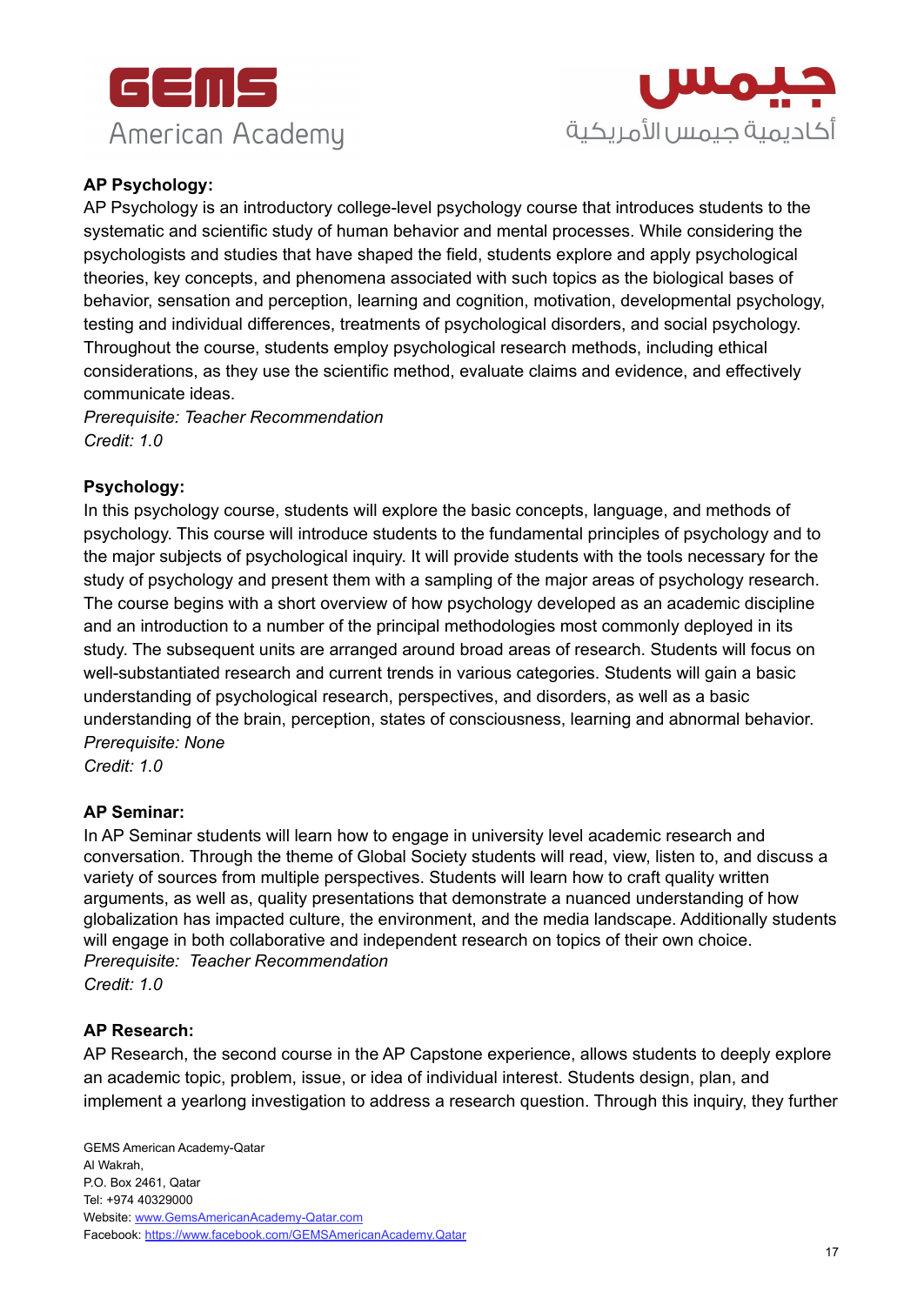



the skills they acquired in the AP Seminar course by learning research methodology, employing ethical research practices, and accessing, analyzing, and synthesizing information. Students reflect on their skill development, document their processes, and curate the artifacts of their scholarly work through a process and reflection portfolio. The course culminates in an academic paper of 4,000–5,000 words (accompanied by a performance, exhibit, or product where applicable) and a presentation with an oral defense.

*Prerequisite: AP Seminar Credit: 1.0*

#### *Student Choice and Fine Arts*

#### **AP Drawing:**

Develop your skills in drawing as you explore different media and approaches. You'll create artwork that reflects your own ideas and skills and what you've learned. *Prerequisite: Art I and Art II Credit: 1.0*

#### **AP 2D Art and Design:**

Develop your skills in a two-dimensional medium such as graphic design, photography, collage, printmaking, and others as you learn the principles of 2-D design. You'll create artwork that reflects your own ideas and skills and what you've learned.

*Prerequisite: Art I and Art II Credit: 1.0*

#### **AP 3D Art and Design:**

Develop your skills in a three-dimensional medium such as sculpture, architectural models, metal work, ceramics, glass work, and others as you learn the principles of 3-D design. You'll create artwork that reflects your own ideas and skills and what you've learned. *Prerequisite: Art I and Art II Credit: 1.0*

#### **Art I:**

This introductory course provides students with a foundation in various artistic behaviors. Employing the TAB-choice philosophy, this course will introduce students to various media, methods, techniques and provide them with idea generation skills to apply their own interpretation or response to a brief. The art program allows students to work as artists to develop their individual artistic voice. Students will be working on project based assignments most times, but may also be responsible for research and written components within an assignment. This program not only values outcome but places emphasis on process in art. This course may be taken for an additional semester at a higher level.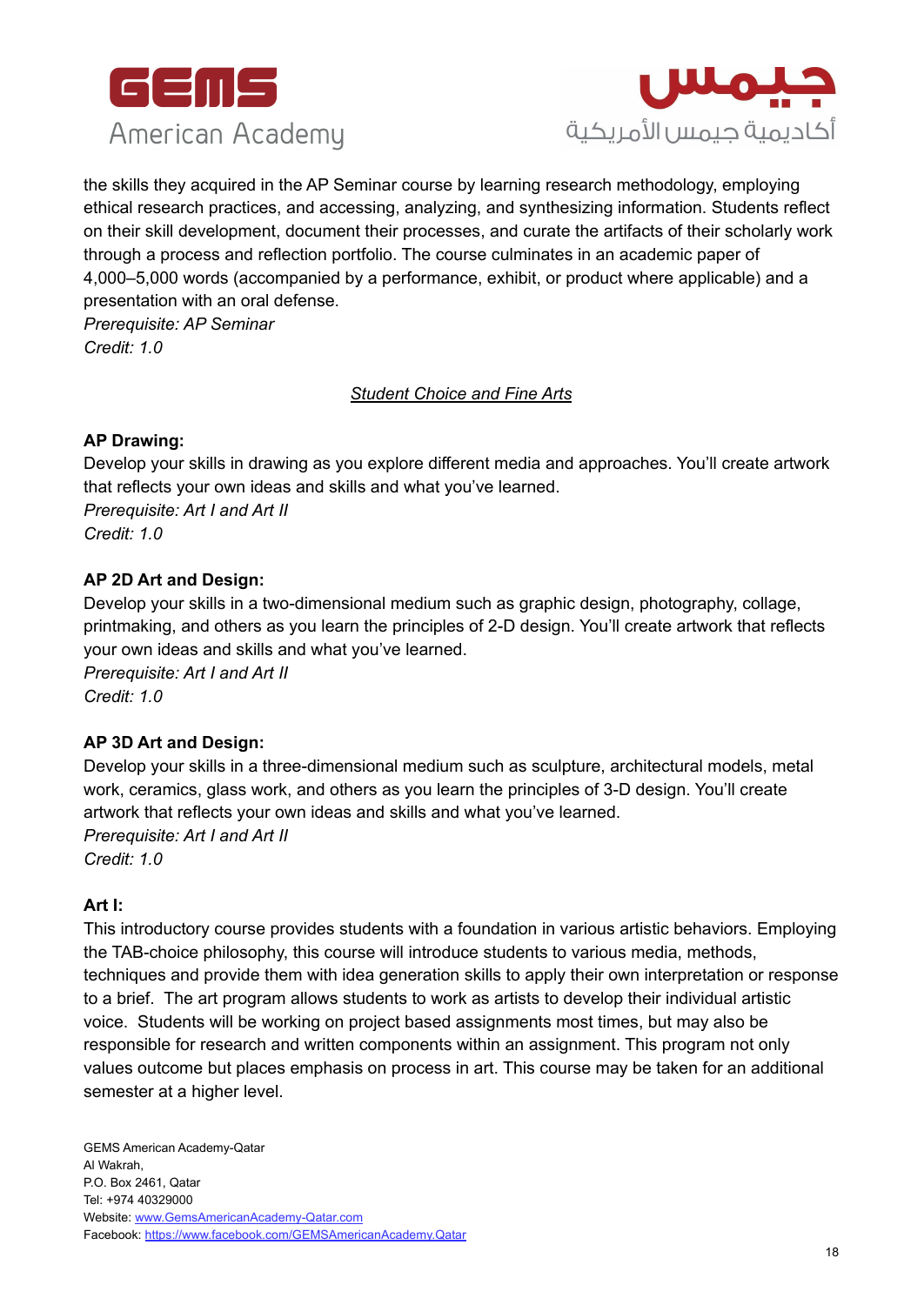



*Prerequisite: None Credit: 1.0*

#### **Art II:**

This course will build on the foundation of artistic behaviors established in Introduction to Studio Arts. Students will be required to complete a portfolio of various artworks, using multiple techniques and methods based on self-expression and creating an individual artistic voice. Advanced Studio Arts is for the more serious art student who wants to continue to create art for personal expression and gain further experience in a variety of techniques and materials. Students will continue to use design terms, prepare nature/skeletal studies, draw figures, portraits and landscapes, research artists, photograph artwork and create mixed media and sculpture projects; based on famous artists. Students also have the opportunity to build an art portfolio for acceptance to an art college or university if they choose to.

*Prerequisite: Art I Credit: 1.0*

#### **Applied Music I:**

This program teaches the basics of music theory with an emphasis on its application through guitar, piano, or voice. Students practice their individual instrumental skills in class and learn music theory through classroom exercises and homework.

*Prerequisite: None Credit: 1:0*

#### **Applied Music II:**

This program builds on the music theory knowledge gained through Applied Music I. Again, students will study music theory with an emphasis on its application through guitar, piano, or voice. Students practice their individual instrumental skills in class and learn music theory through classroom exercises and homework.

*Prerequisite: Applied Music I Credit: 1:0*

#### **Modern Music Ensemble:**

This program is designed for students with existing musical skills. Students will learn individual parts to a song on their own and concentrate on performing that song as a group during class time. This is a performance based class with several performance opportunities throughout the school year, both in and out of the school.

*Prerequisite: Audition and recommendation of Music or Band teacher. Credit: 1:0*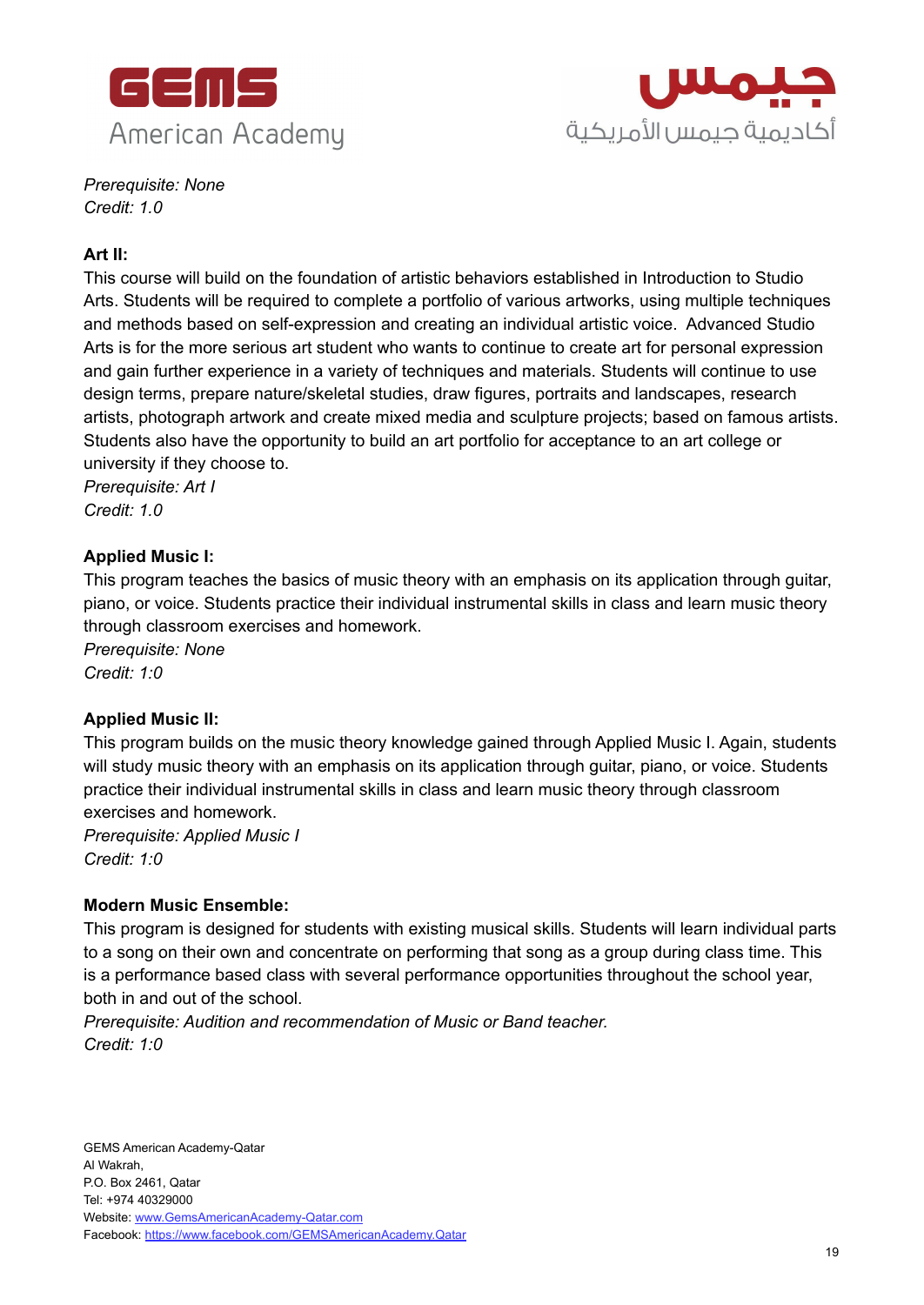



#### **AP Music Theory:**

Learn to recognize, understand, and describe the basic materials and processes of music. You'll develop skills by listening to, reading, writing, and performing a wide variety of music. *Prerequisite: Applied Music II or Band II Credit: 1.0*

#### **Drama/Theatre I, II, III:**

Students learn about the basic components that make up a dramatic production, such as acting, stagecraft, playwriting, directing, makeup and costume design. Readings of plays from various genres and of the history of theatre are included in the course. The course progression is Drama I, Drama II and Drama III.

*Prerequisite: None Credit: 1.0*

#### **Band I:**

Band I is the beginning level concert ensemble in our high school instrumental program. Our program includes woodwinds, brass, percussion, and keyboard instruments. Students will demonstrate technical skills on an instrument, including competence in rhythm, pitch, tone production, and musical phrasing by individual and group performances. Students will also develop team and leadership skills that support growth beyond a music setting. *Prerequisite: Middle School Band (Grades 6, 7, or 8) Credit: 1.0*

#### **Band II:**

Band II is the intermediate level concert ensemble in our high school instrumental program. Our program includes woodwinds, brass, percussion, and keyboard instruments. Students will develop their technical skills on their instruments established in Band I, including competence in complex rhythms, pitch, tone production, and musical phrasing by individual and group performances. Students will also develop team and leadership skills that support growth beyond a music setting. *Prerequisite: Band 1*

*Credit: 1.0*

#### **Band III:**

Band III is the intermediate level concert ensemble in our high school instrumental program. Our program includes woodwinds, brass, percussion, and keyboard instruments. Students will continue to develop their technical skills on their instruments established in Band I & II, including mastery in complex rhythms, pitch, tone production, and musical phrasing by individual and group performances. Students will also establish team and leadership positions that support growth beyond a music setting.

*Prerequisite: Band II*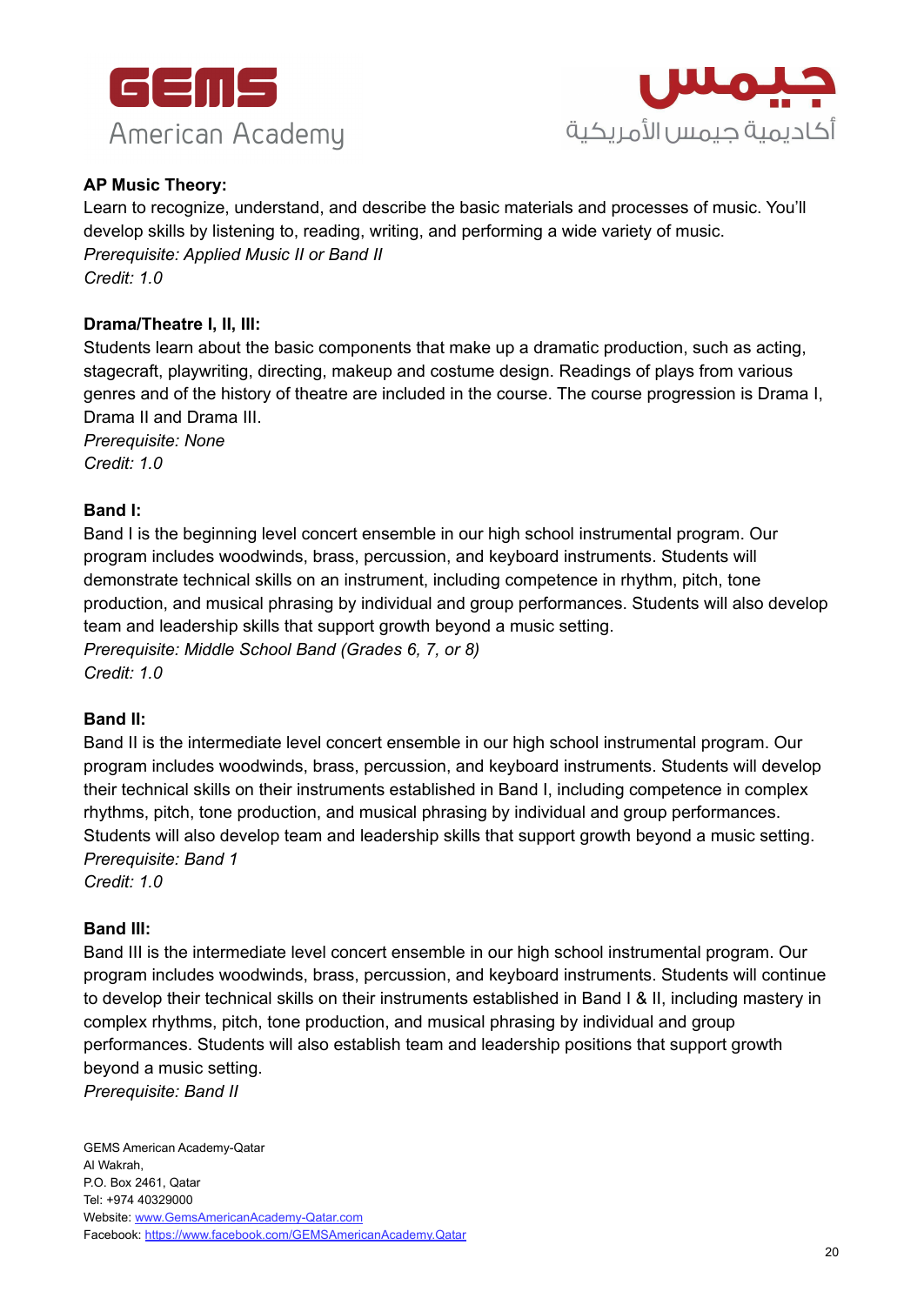



*Credit: 1.0*

#### **Band IV:**

Band IV is the advanced level concert ensemble in our high school instrumental program. Our program includes woodwinds, brass, percussion, and keyboard instruments. Students will maintain their technical skills on their instruments established in Band I, II, and III, including mastery in complex rhythms, pitch, tone production, and musical phrasing by individual and group performances. Students will perform advanced level music both in the concert and small group settings. Students will establish team and leadership positions that support growth beyond a music setting.

*Prerequisite: Band III Credit: 1.0*

#### **AP Computer Science Principles:**

AP Computer Science Principles is an introductory college-level computing course. Students cultivate their understanding of computer science through working with data, collaborating to solve problems, and developing computer programs as they explore concepts like creativity, abstraction, data and information, algorithms, programming, the internet, and the global impact of computing. *Prerequisite: None*

*Credit: 1.0*

#### **AP Computer Science A:**

AP Computer Science A is an introductory college-level computer science course. Students cultivate their understanding of coding through analyzing, writing, and testing code as they explore concepts like modularity, variables, and control structures. Students also dive into more complex computer science topics such as classes, and Object Oriented Programming. *Prerequisite: Information Technology II or AP Computer Science Principles Credit: 1.0*

#### **Information Technology I:**

This course is designed to provide students with a working knowledge of computer concepts and essential skills necessary for work and communication in today's society. Students will learn safety, security, and ethical issues in computing and social networking. *Prerequisite: None Credit: 1.0*

#### **Information Technology II:**

This course is designed as an introduction to computer programming. Students learn the basics of the Python programming language through writing programs ranging from simple console interactions, to more involved programs using basic data and control structures. This course can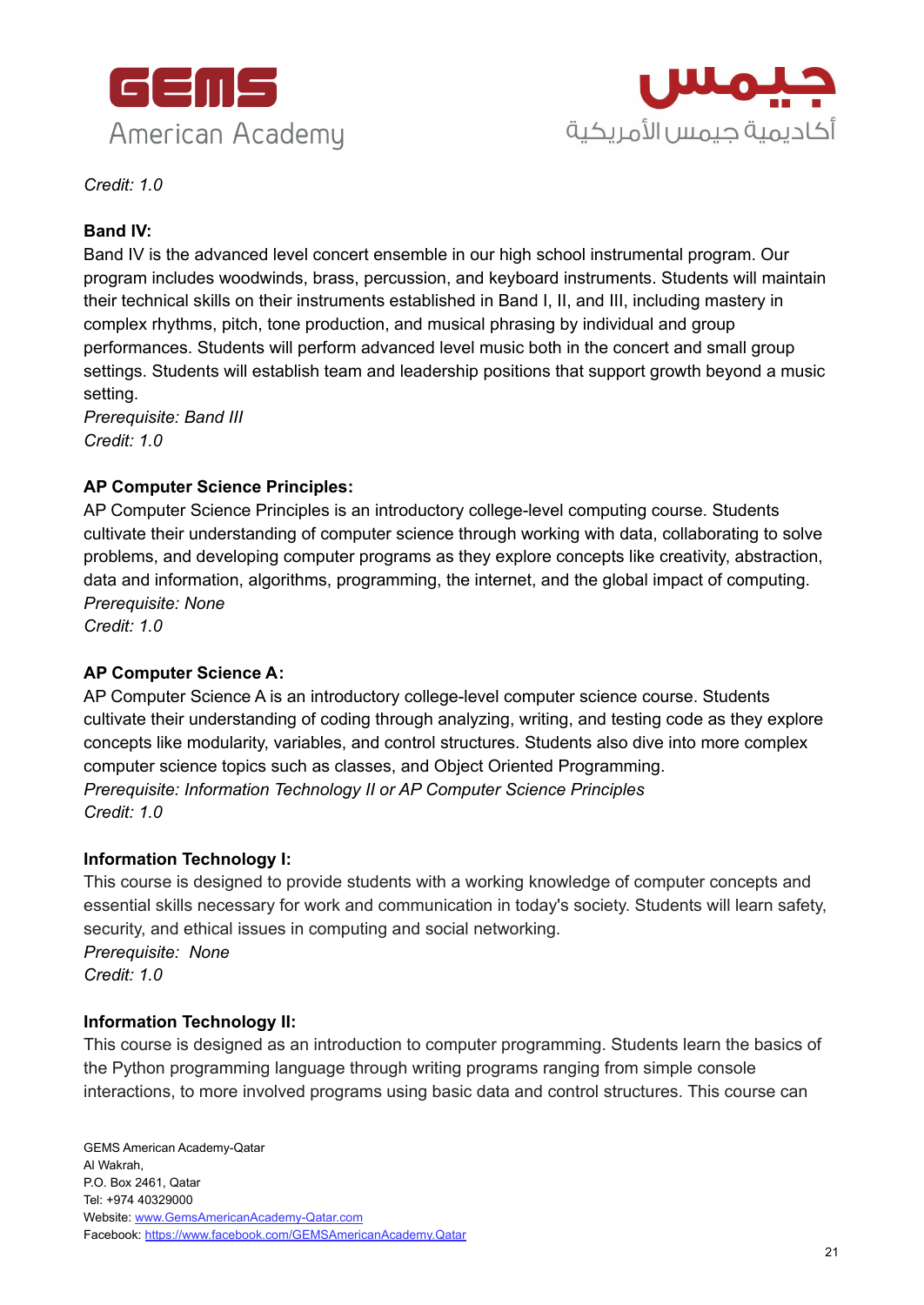



serve as a pathway into AP Computer Science courses. *Prerequisite: Information Technology I Credit: 1.0*

#### **Islamic Studies (Required for all Muslim Students):**

This course is designed to build upon students' knowledge and understanding of Islam, its principles, practices and rites, the Prophets of Allah and their messages, and the practical application of such material. The Holy Quran and Hadith (sayings of the prophets and apostles) are an integral part of learning.

*Prerequisite: None Credit: 1.0*

#### *Physical Education*

#### **Physical Education:**

High School P.E. is designed to introduce students to fitness and a variety of dual and individual sports. The course emphasizes team building and team strategies as well as techniques to develop fine motor skills. Physical Education also consists of a health component where students will learn how to manage their lives in a healthy and responsible manner. *Prerequisite: None*

*Credit: 1.0*

#### **Coaching:**

This course provides students with the knowledge and tools necessary to provide sports coaching to other students. The primary goal of the course is to develop and enhance students' knowledge and understanding of concepts and techniques of coaching and their application when working with athletes. The course will therefore be a mixture of theory-based and practical classes, as well as a unit focused on basic first aid.

*Prerequisite: Teacher Recommendation Credit: 1.0*

#### *Global Languages*

#### **Spanish I:**

This course introduces students to the Spanish language and to the culture of the Spanish-speaking countries.. Students acquire knowledge and skills in the topics of greetings and introductions, school life, pastimes, travel and shopping. Special attention is placed on language-learning strategies, and making connections across languages. The class is conducted in Spanish to the greatest degree possible to develop competency in the target language.

*Prerequisite: None*

*Credit: 1.0*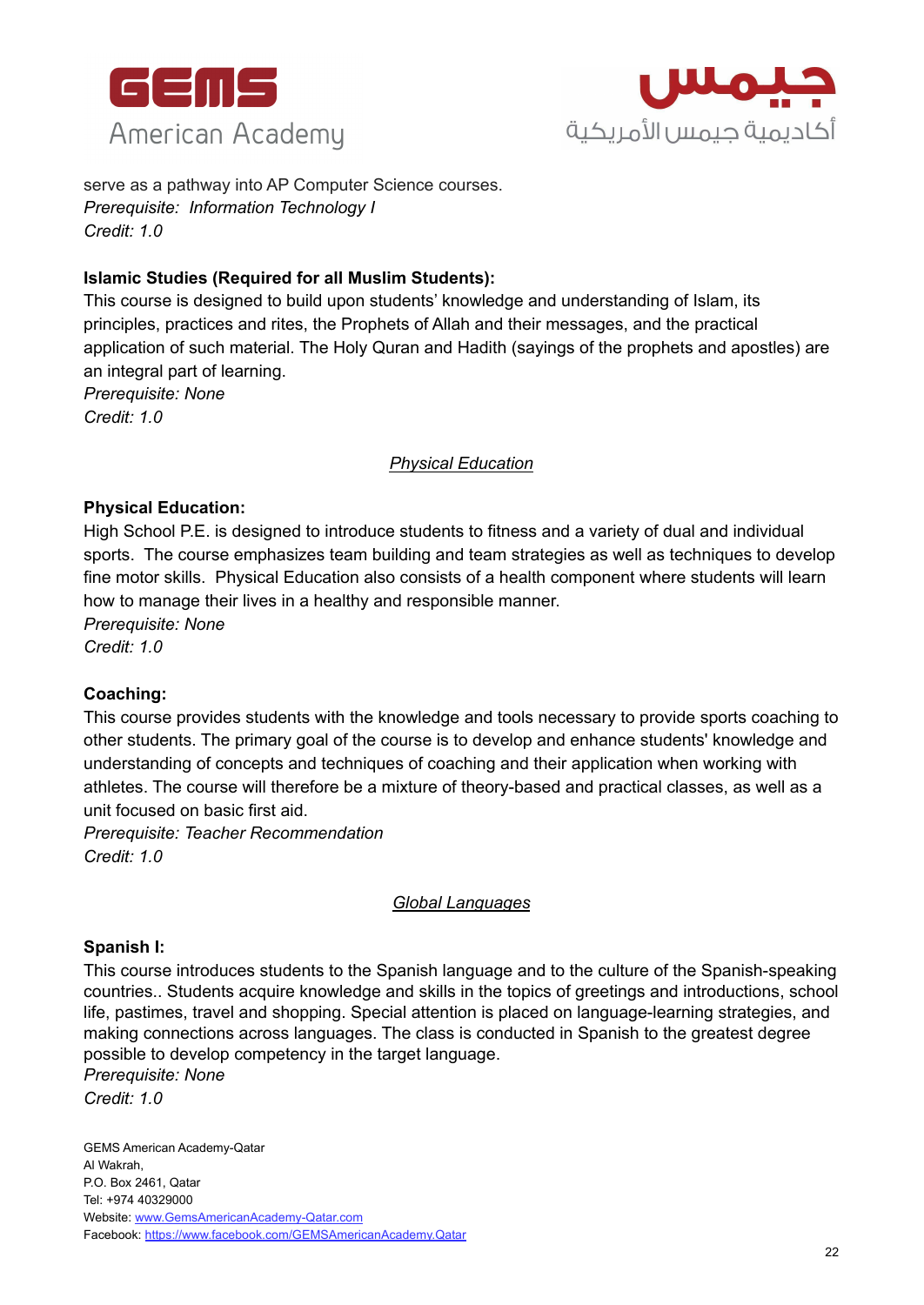



#### **Spanish II:**

Building on the skills acquired in Spanish I, this course introduces students to more complex sentence structures and idiomatic expressions. Through a variety of activities, students continue to develop proficiency in all four language skills: listening, reading, writing and speaking. Students are also expected to read and listen to authentic sources on the cultural aspects of the themes covered.The class is conducted in Spanish to the greatest degree possible to develop competency in the target language.

*Prerequisite: Spanish I or Teacher Recommendation Credit: 1.0*

#### **Spanish III:**

This course builds on skills acquired in Spanish I and II. Students continue to develop and refine proficiency in all four language skills: listening, reading, writing and speaking, with emphasis on the ability to interpret, interact and present orally and in writing. The class is conducted in Spanish to the greatest degree possible to develop competency in the target language. *Prerequisite: Spanish II or Teacher Recommendation Credit: 1.0*

#### **Spanish IV:**

This course is designed for students who would like to further their knowledge of Spanish. The goals of this course are to further develop proficiency across the full range of language skills, advance critical thinking ability, and enhance cultural and global awareness. Students are expected to communicate using more complex language structures and express themselves with reasonable fluency. This class is conducted primarily in Spanish.

*Prerequisite: Spanish III or Teacher Recommendation Credit: 1.0*

#### **Spanish for Native Speakers and Heritage Speakers:**

Offered in each grade level, students will develop proficiency in all language areas: spelling, grammar, reading, writing, listening, culture, and literature. This course is based on the standards and curriculum of Spanish-Speaking countries. This class is conducted only in Spanish. *Prerequisite:Teacher Recommendation Credit: 1.0*

#### **AP Spanish Language and Culture:**

AP Spanish Language and Culture is equivalent to an intermediate level college course in Spanish. Students cultivate their understanding of Spanish language and culture by applying interpersonal, interpretive, and presentational modes of communication in real-life situations as they explore concepts related to family and communities, personal and public identities, beauty and aesthetics, science and technology, contemporary life, and global challenges.

*Prerequisite:Teacher Recommendation*

*Credit: 1.0*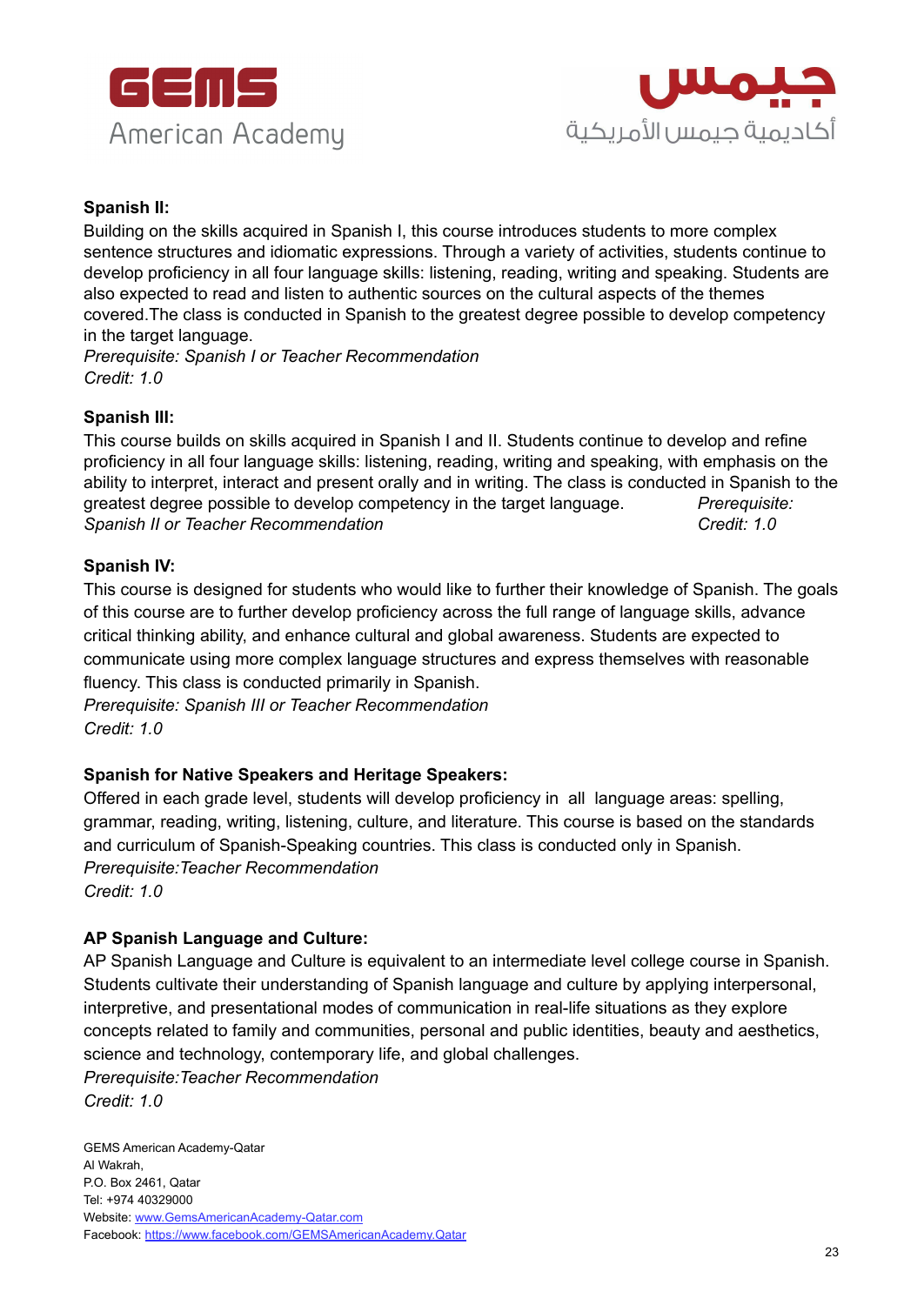



#### **AP Spanish Literature and Culture:**

AP Spanish Literature is equivalent to a college level introductory survey course of literature written in Spanish. Students continue to develop their interpretive, interpersonal, and presentational skills in Spanish language as well as critical reading and analytical writing as they explore short stories, novels, plays, essays, and poetry from Spain, Latin America, and U.S. Hispanic authors along with other non-required texts.

*Prerequisite:Teacher Recommendation Credit: 1.0*

#### **AP French:**

The AP French Language and Culture course is designed as a college level course for high school students in their fourth year of study of French. It is designed to prepare students to communicate efficiently in French using the three modes of communication (Interpersonal, Interpretive and Presentational) defined in the Standards for Foreign Language Learning in the 21<sup>st</sup>. Century. Students will have the opportunities to demonstrate their proficiency in each of these three modes. The AP French Language and Culture course is conducted exclusively in French and students are also encouraged to use French outside the classroom.

*Prerequisite:Teacher Recommendation Credit: 1.0*

#### **French I:**

This course is designed for students who have an adequate background in the language of study. The purpose of the course is to develop authentic use of language and communication skills. Students will participate in authentic assessments that will allow them to acquire comprehension skills as well as strengthen their grammar. Students will continue to learn about cultural norms of societies where their language of study is prevalent. At the end of this course, students will be able to read paragraphs, compose simple paragraphs on topics familiar to them. *Prerequisite: Middle School or Introductory French Credit: 1.0*

#### **French II:**

This course expands on each of the four skills of listening, speaking, reading and writing developed in French I to High School students with a continuing emphasis on using the language in interesting and meaningful ways. The second year continues the introduction to the essential grammatical structures and skills of French as well as the basic vocabulary. The reading program serves to reinforce these structures and vocabulary as well as to develop comprehension skills. The course also aims to familiarize students with aspects of French culture in France and other Francophone countries.

*Prerequisite: French II or Teacher Recommendation*